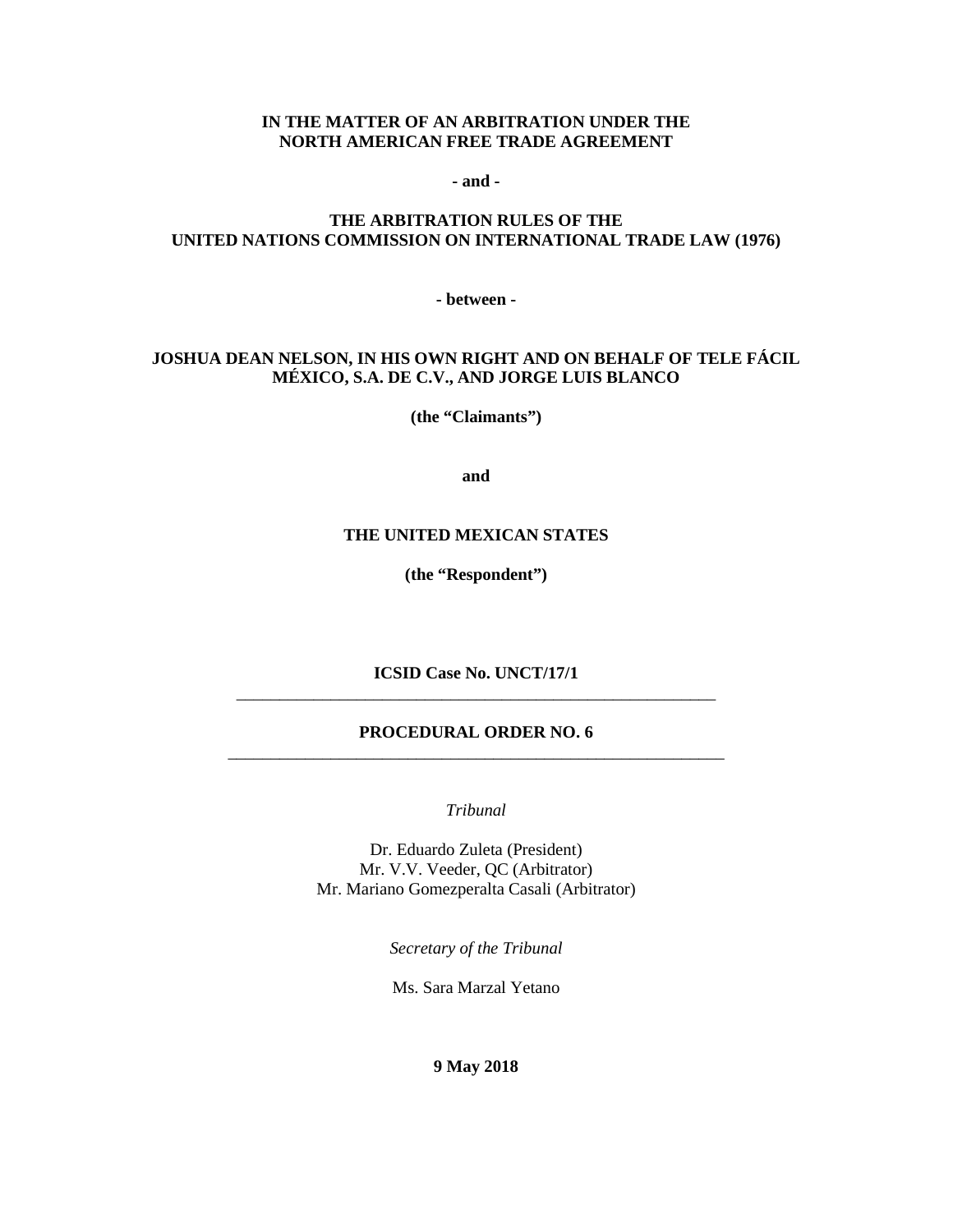# **I. INTRODUCTION**

- 1. On 3 April 2018 Claimants submitted to Respondent their second request for documents.
- 2. On 17 April 2018 Respondent submitted its responses to Claimants' second request for documents.
- 3. On 24 April 2018 Claimants submitted their replies to Respondent's responses. By that time, Respondent had already produced certain undisputed documents and Claimants were looking forward to receiving more. No Redfern Schedule was presented to the Tribunal at that time.
- 4. On 1 May 2018 Claimants requested that the Redfern Schedule be transmitted to the Tribunal because outstanding disputes between the parties were still pending in connection with requests No. 1, 2, 6 and 7.
- 5. The Tribunal has reviewed Claimants' requests for document production, Respondent's responses and Claimants' replies, all of which appear in the Redfern Schedule attached to this Procedural Order.

### **II. GENERAL CONSIDERATIONS TO DECIDE ON THE DISPUTED DOCUMENT PRODUCTION REQUESTS**

- 6. Respondent did not object to Claimants' requests No. 3, 4 and 5 of the Redfern Schedule. Therefore, the Tribunal is not required to issue a decision on the aforementioned requests and will only decide on requests No. 1, 2, 6 and 7 (the "Disputed Document Requests").
- 7. Pursuant to Article 3.7 of the IBA Rules, the Tribunal may order the production of documents if it determines, *inter alia*, that:

*(i)* the issues that the requesting Party wishes to prove are relevant to the case and material to its outcome; *(ii)* none of the reasons for objection set forth in Article 9.2 [of the IBA Rules] applies; and *(iii)* the requirements of Article 3.3 [of the IBA Rules] have been satisfied.<sup>[1](#page-1-0)</sup>

8. The inquiry into the relevance and materiality of the documents requested must be performed on a case by case basis, considering the information available. After carefully conducting this analysis, the Tribunal is not persuaded that Claimants' document requests No. 1 and 2 are sufficiently relevant and material to the present case.

<span id="page-1-0"></span> <sup>1</sup> 2010 IBA Rules on the Taking of Evidence in International Arbitration, Article 3.7 ("*IBA Rules*").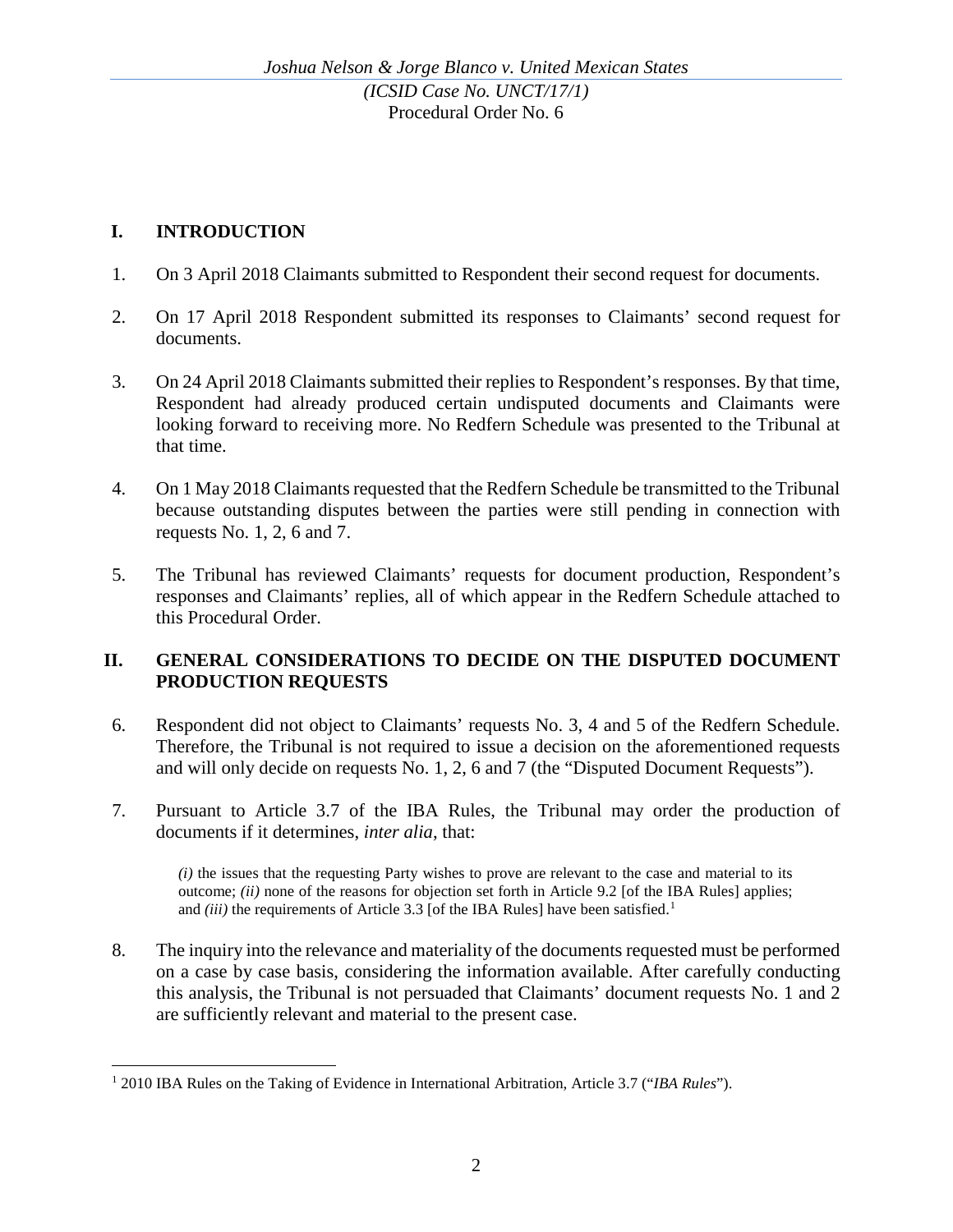- 9. Claimants' justification for document requests 1 and 2 is that Respondent has raised issues of Mexican law (specifically, the prohibition of "double transit" and the non-discrimination principle) and that if Respondent pretends to rely on them, it must produce all documents supporting that law, including documents showing that the laws have been put in practice and documents describing the same conclusion that Respondent reached.<sup>[2](#page-2-0)</sup>
- 10. The Tribunal does not agree with Claimants. Respondent has presented a legal defense and has invoked norms and principles to support such legal defense. It is therefore a matter of determining whether these norms and the principles apply in the manner invoked by Respondent. Claimant does not explain why the documents mentioned in requests 1 and 2 are relevant and material to the legal defense presented by Respondent. In addition, the Tribunal agrees with Respondent in that requests 1 and 2 lack specificity and do not comply with Article 3.3(a) of the IBA Rules.
- 11. As to requests 6 and 7, the Tribunal considers that such requests, as clarified by Claimants in the Redfern Schedule, could be relevant and material to the case and comply with the specificity requirement of Article 3.3(a) of the IBA Rules.

# **III. THE TRIBUNAL'S DECISION**

- 12. In light of the above, after having reviewed carefully the observations submitted by the Parties and having considered each document request in light of Respondent's legitimate interest and the reasonableness of the burden placed on the latter, taking into account all the relevant circumstances, including the fundamental principle of the integrity of the arbitral process, the Tribunal unanimously decides to:
- 13. Accept, in accordance with the foregoing reasons, Claimants' document production requests No. 6 and 7 with the scope provided for in the attached Redfern Schedule.

<span id="page-2-0"></span><sup>&</sup>lt;sup>2</sup> Redfern Schedule, Claimants' Justification of Request No. 1 (stating that "Respondent argues in its Statement of Defense (¶ 387) that 'current laws do not allow . . . 'double transit.'' . . . Having taken this position in formal pleadings, Respondent should be required to produce all evidence of the IFT's actions, opinions, reports and other information in this regard"); Redfern Schedule, Claimants' Reply to Request No. 1 (arguing that "Respondent has made a legal argument" and therefore "Respondent should be able to produce the very documents Respondent itself relied upon to make these assertions, as well as documents that evidence the claimed prohibition"); Redfern Schedule, Claimants' Justification of Request No. 2 (stating that "Respondent argues in its Statement of Defense in ¶ 386 that in the event that Tele Facil obtained a rate with a non-preponderant carrier that was lower than the "Telmex Rate," "Telmex would have been able to request the same rate to Tele Facil under the non-discrimination principle." Having taken this position in formal pleadings, Respondent should be required to produce evidence of the IFT's actions, opinions, reports and other information in this regard"); Redfern Schedule, Claimants' Reply to Request No. 2 (arguing that "Respondent has made a legal argument" and therefore, "Respondent should be able to produce the documents Respondent relied upon to support that argument, as well as those document that either show that argument put in practice by the IFT or that describe that same conclusion.").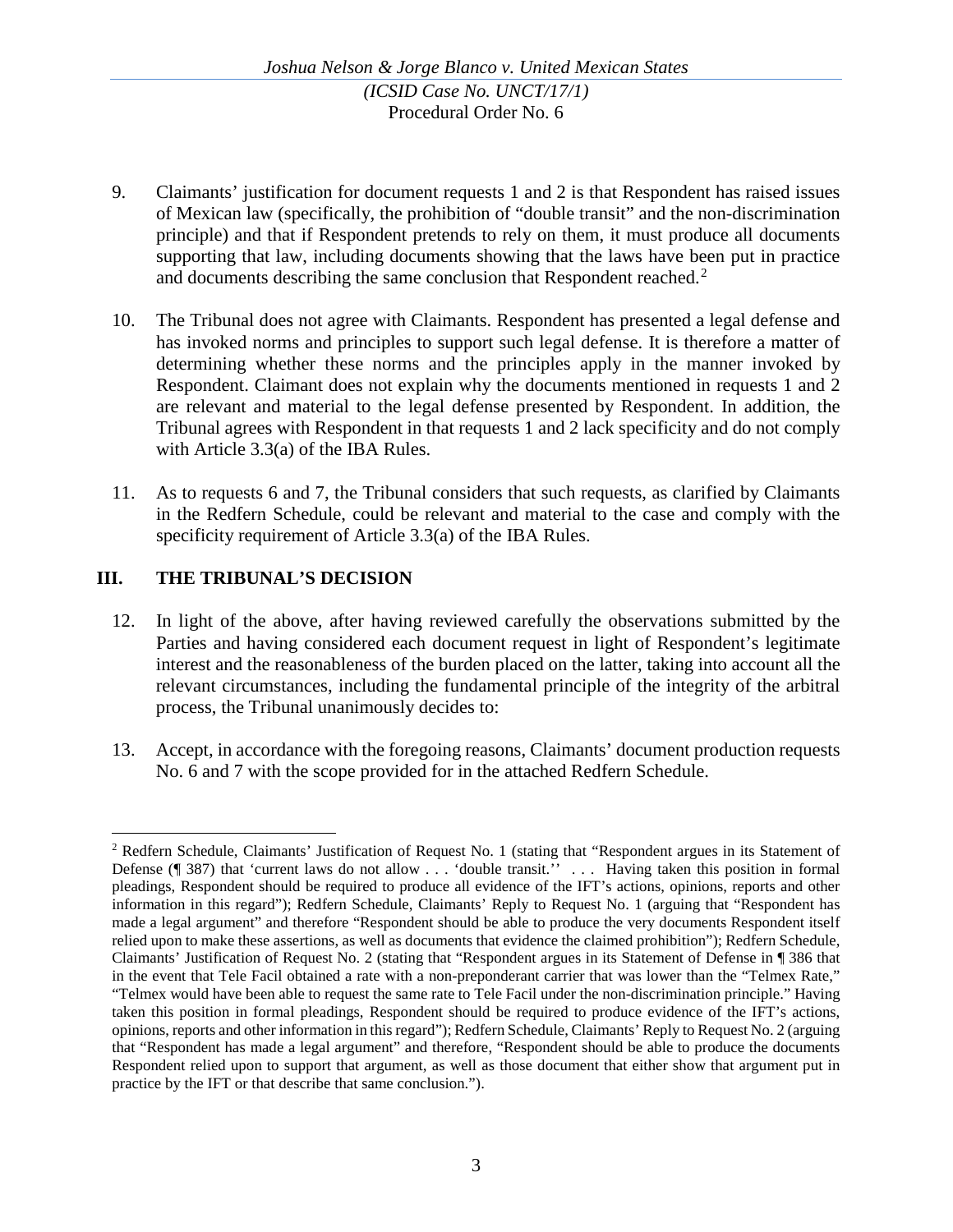- 14. Reject Claimants' document production requests No. 1 and 2 for the reasons explained above.
- 15. Respondent shall have until 31 May 2018 to produce to Claimants the documents that they must produce under this Procedural Order.
- 16. The procedural calendar for the phase following this document production shall be that established in the Procedural Time Table and Document Production Schedule in Annexes 1 and 2 of Procedural Order No. 1, as amended by the Parties.

\_\_\_\_\_\_\_\_\_\_\_\_\_\_\_\_\_\_\_\_\_\_\_\_\_\_\_\_\_\_\_\_\_\_ [ *Signed* ]

Mr. Eduardo Zuleta Jaramillo (President) On behalf of the Tribunal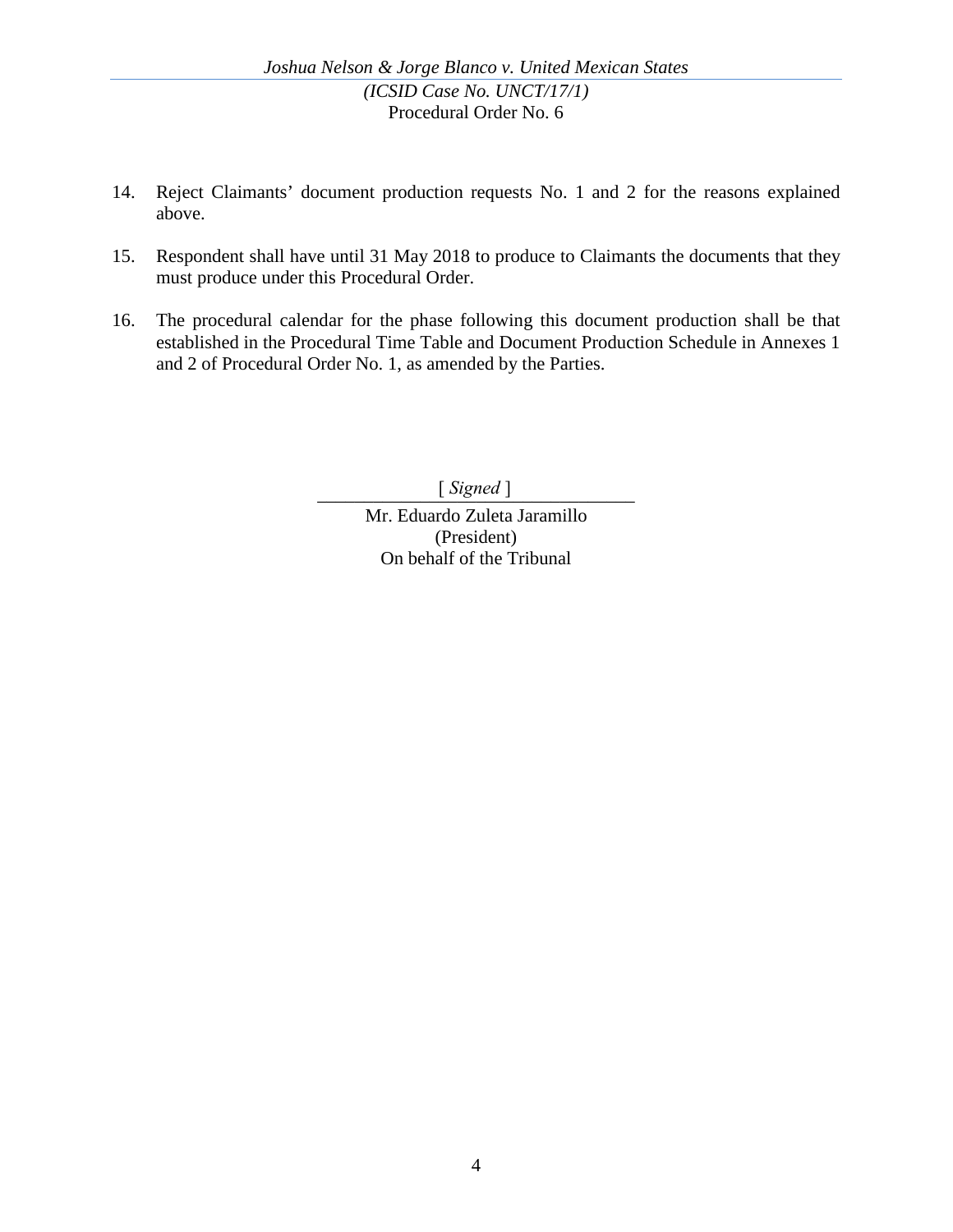### **Respondent's Objection to Claimants' Second Request for Production of Documents**

Joshua Dean Nelson, in his own right and on behalf of Tele Fácil México, S.A. de C.V. and Jorge Luis Blanco v. The United Mexican States

# ICSID Case No. UNCT/17/1

### Respondent's Responses and Objections to Claimants' Second Request for Production of Document

#### **Introduction**

Pursuant to Items 18.7 to 18.9 of Procedural Order No. 1 (PO 1), the Respondent hereby submits its response to the Claimant's second Request for Documents (RFD) submitted on 3 April 2018.

As noted in the Respondent's objections to the Claimants' Frist RFD, Item 18.5 of P01 provides that each request shall comply with the requisites established in Article 3(3) of the IBA Rules on the Taking of Evidence in International Arbitration dated 29 May 2010 (IBA Rules). Additionally, the description of a category of documents shall include a date or range of dates and the subject matter insofar as possible. Furthermore, under Item 18.9 of P01 objections to the production of a document or category of documents shall be justified on one or more of the grounds identified in Article 9(2) of the IBA Rules.

The Respondent objections are based on Article 9(2) subparagraph(s) (a) and (c) of the IBA Rules. The following grounds of objection are raised in the Redfern Schedule and rather than repeating these objections in each category of documents, the reference to the following grounds of objection in the Redfern Schedule should be read together with narrative that follows below.

### **1. Lack of specificity and unreasonable burden to produce**

The Respondent objects to Requests 1, 2 on the grounds that they lack the specificity required by Item 18.5 of the PO1 which embodies article  $3(3)(a)(ii)$  of the IBA Rules.

The category of documents in Requests 1 and 2 is described as *"Any documents in IFT's possession [...] regarding […]*" certain matters. These requests do not describe a "*narrow and specific category of documents that are reasonably believed to exist*". There are no references to dates or date ranges, authors, recipients, type of documents sought<sup>[3](#page-4-0)</sup>, subject matter or any other parameter that would enable the Respondent to narrow the search.

Thus, in order to comply with these requests, the Respondent would have to review practically all documents within IFT's possession (thousands of documents) in order to determine whether they

<span id="page-4-0"></span><sup>&</sup>lt;sup>3</sup> The requests state that they "include" certain types of documents such as "orders, fines, administrative procedures, reports, memoranda, internal communications, emails, notes and any other documents in any form".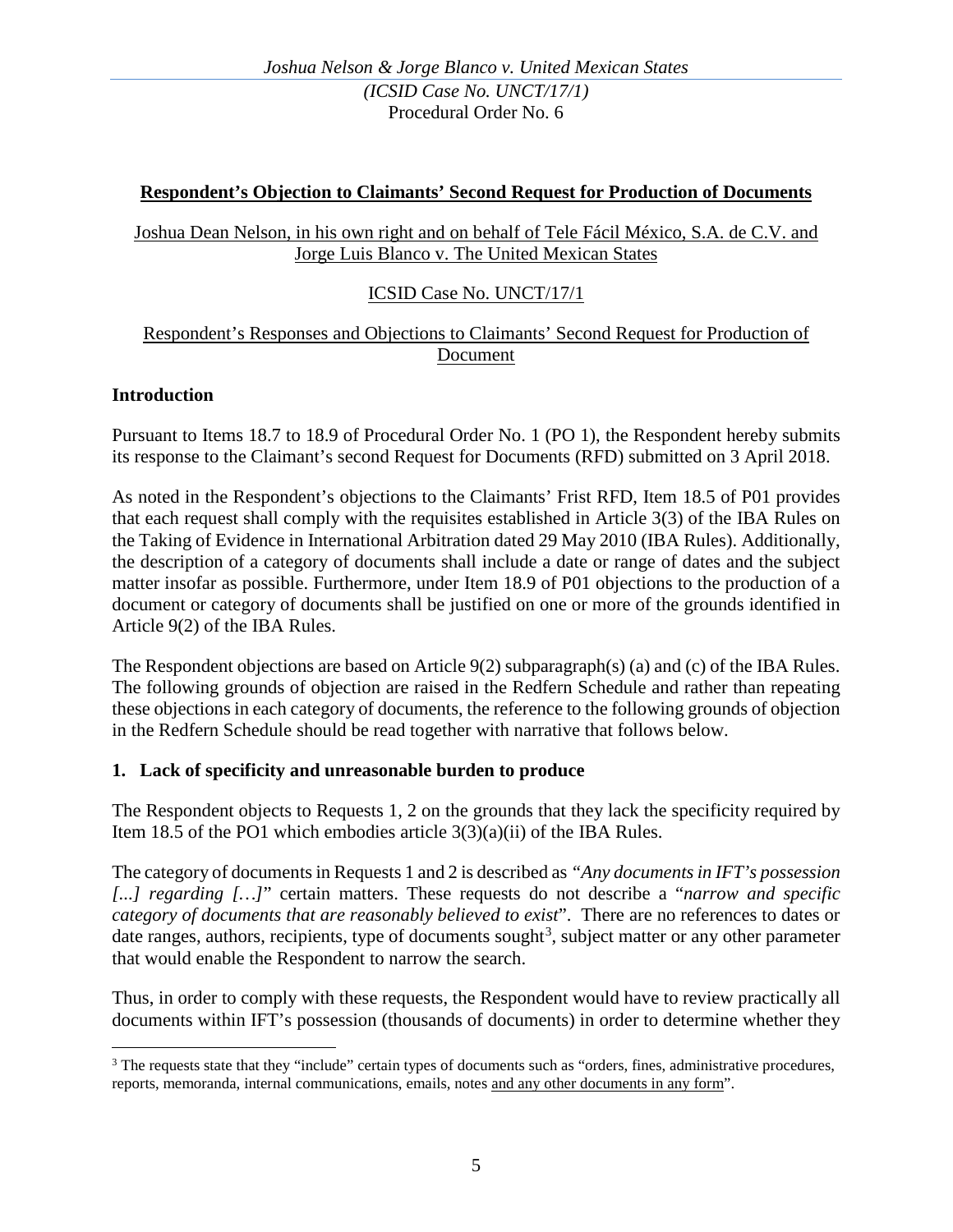contain references to the matters identified in such requests. This would be overly burdensome for the Respondent and an impossible task to accomplish within the established timeframe for document production. The Respondent therefore also objects to these requests under Article 9(2)(c) (unreasonable burden to produce the requested evidence).

# **2. Lack of materiality**

The Claimant purports to justify requests 1 and 2 by stating as follows:

"Having taken this position in formal pleadings, Respondent should be required to produce evidence of the IFT's actions, opinions, reports and other information in this regard"

Put simply, this does not explain why the request for a broad category of documents is necessary for the Claimants' Reply or material to the outcome of the case. Put another way, it is nothing more than a fishing expedition.

### **Redfern Schedule**

| <b>Request No.</b>                             |                                                                                                                                                                                                                                                                                                                                                                                                                                                                                                                                                                                                                                                                                                                                                                                                                                                                                                                                                                                                                                                                                                                                                                                                    |
|------------------------------------------------|----------------------------------------------------------------------------------------------------------------------------------------------------------------------------------------------------------------------------------------------------------------------------------------------------------------------------------------------------------------------------------------------------------------------------------------------------------------------------------------------------------------------------------------------------------------------------------------------------------------------------------------------------------------------------------------------------------------------------------------------------------------------------------------------------------------------------------------------------------------------------------------------------------------------------------------------------------------------------------------------------------------------------------------------------------------------------------------------------------------------------------------------------------------------------------------------------|
| Document /<br>Category of<br><b>Documents:</b> | Any documents in the IFT's possession, including orders, fines, administrative<br>procedures, reports, memoranda, internal communications, emails, notes and<br>any other documents in any form, regarding "double transit" (as this term is<br>used by Respondent in its Statement of Defense) prohibition.                                                                                                                                                                                                                                                                                                                                                                                                                                                                                                                                                                                                                                                                                                                                                                                                                                                                                       |
| Justification:                                 | The requested documents are relevant to the case and material to its outcome.<br>Respondent argues in its Statement of Defense (¶ 387) that "current laws do<br>not allow indirect interconnection through more than one intermediary, which<br>is informally known as "double transit." Respondent further relies on the<br>Witness Statement of Mr. Sostenes Diaz Gonzalez who states in ¶98 of his<br>Statement that "in Mexico, double transit is not allowed, this is, traffic of one<br>network being indirectly delivered through two or more intermediaries." To<br>support his argument, Mr. Diaz statement cites Section 8.7 of the "DECREE by<br>which the Plenary of the Federal Telecommunications Institute issues the Rules<br>of Number Portability and modified the Fundamental Technical Plan of<br>Numbering, and the Fundamental Technical Plan of Signaling and the<br>operative specifications for the implementation of portability of geographic and<br>non-geographic numbers." Having taken this position in formal pleadings,<br>Respondent should be required to produce all evidence of the IFT's actions,<br>opinions, reports and other information in this regard. |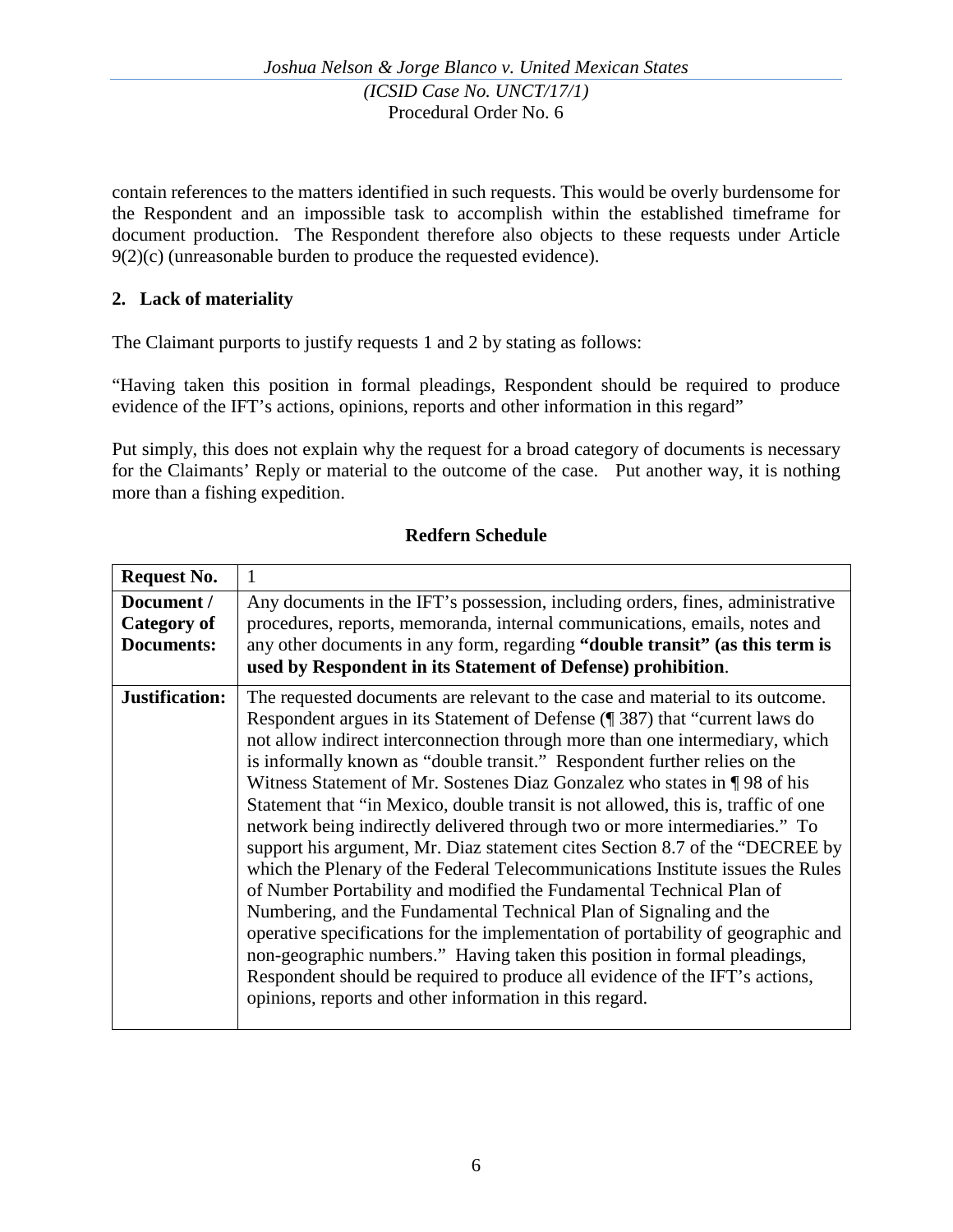|                    | The requested documents are not in the possession, custody or control of the<br>Claimants. The requested documents, if they exist, would be in the possession,<br>custody and control of the Respondent.                                                                                                                                                                                                              |
|--------------------|-----------------------------------------------------------------------------------------------------------------------------------------------------------------------------------------------------------------------------------------------------------------------------------------------------------------------------------------------------------------------------------------------------------------------|
| <b>Objections:</b> | The Respondent objects to the requests on the grounds of lack of specificity (i.e.,<br>failure to comply with Article $3(3)(a)$ , and lack of materiality (i.e objection<br>based on Article $9(2)(a)$ as explained in the general objections to this Request<br>for Documents.                                                                                                                                       |
|                    | Notwithstanding this objection, after a diligent search, the Respondent has<br>identified the following responsive documents and has no objection to their<br>disclosure:                                                                                                                                                                                                                                             |
|                    | 1. Acuerdo mediante el cual el Pleno del Instituto Federal de<br>Telecomunicaciones establece las condiciones técnicas mínimas para<br>la interconexión entre concesionarios que operen redes públicas de<br>telecomunicaciones y determina las tarifas de interconexión resultado<br>de la metodología para el cálculo de costos de interconexión que<br>estarán vigentes del 1 de enero al 31 de diciembre de 2018. |
|                    | 2. Acuerdo mediante el cual el Pleno del Instituto Federal de<br>Telecomunicaciones emite las Reglas de Portabilidad Numérica y<br>modifica el Plan Técnico Fundamental de Numeración, el Plan Técnico<br>Fundamental de Señalización y las especificaciones operativas para la<br>implantación de portabilidad de números geográficos y no geográficos.                                                              |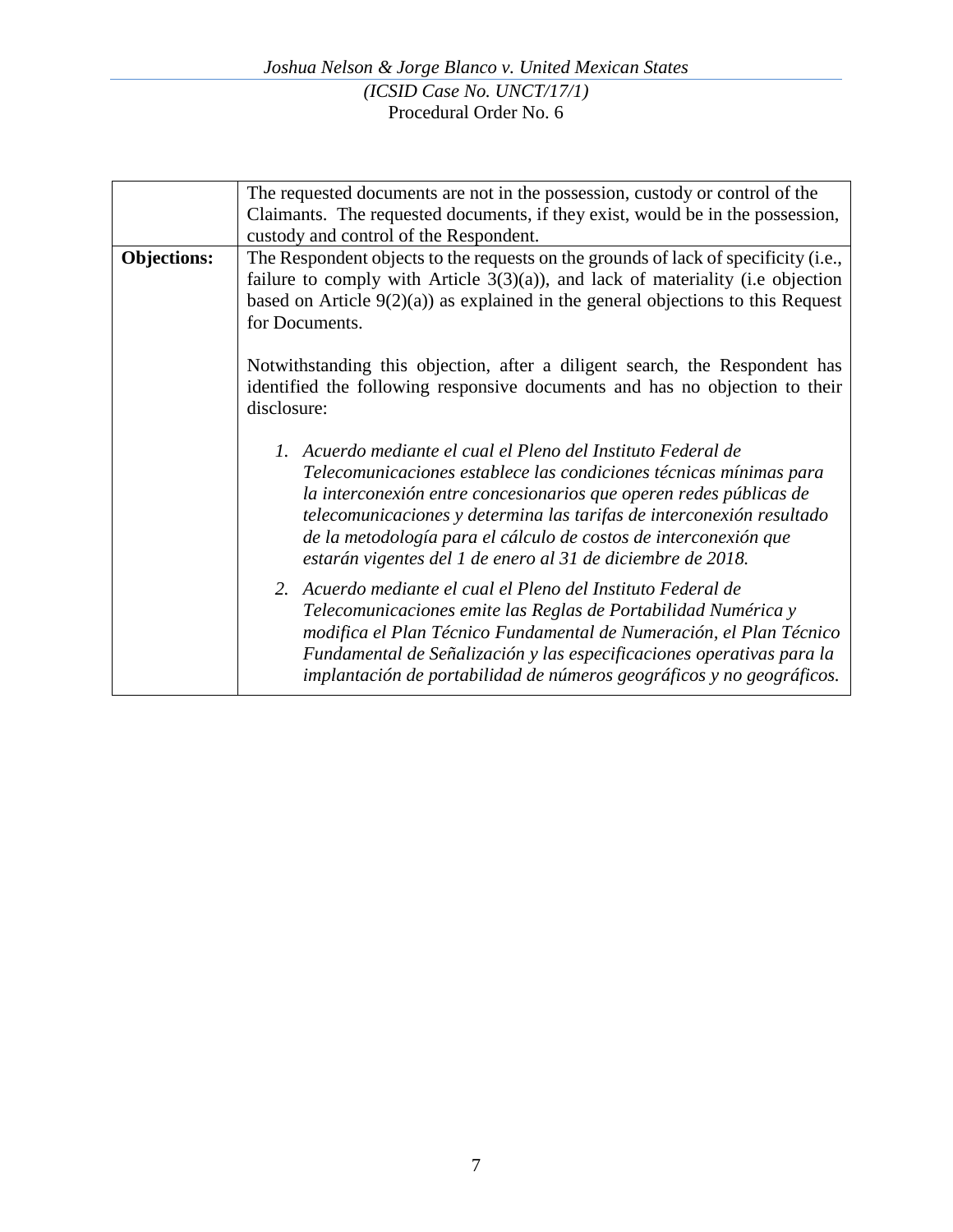| <b>Reply:</b> | Respondent's objection regarding lack of specificity is unfounded. The request<br>for documents in the IFT's possession regarding "double transit" (as used in<br>Respondent's Statement of Defense) does not imply "hav[ing] to review<br>practically all documents within IFT's possession (thousands of documents) in<br>order to determine whether they contain references to the matters identified in<br>such request."                                                                                                                                                                                                                                                                                                                                                                                       |
|---------------|---------------------------------------------------------------------------------------------------------------------------------------------------------------------------------------------------------------------------------------------------------------------------------------------------------------------------------------------------------------------------------------------------------------------------------------------------------------------------------------------------------------------------------------------------------------------------------------------------------------------------------------------------------------------------------------------------------------------------------------------------------------------------------------------------------------------|
|               | Respondent has made a legal argument at ¶ 387 of its Statement of Defense<br>that "current laws do not allow indirect interconnection through more than one<br>intermediary, which is informally known as "double transit." Respondent's<br>witness, Sostenes Diaz Gonzalez, makes a similar argument in his witness<br>statement at ¶98 ("However, in Mexico, double transit is not allowed, that is,<br>the traffic of one network is delivered indirectly to another through two or<br>more intermediaries.") Respondent should be able to produce the very<br>documents Respondent itself relied upon to make these assertions, as well as<br>documents that evidence the claimed prohibition.                                                                                                                  |
|               | Respondent objects that there are no dates or date ranges. However, the<br>temporal range of the documents is defined by Respondent's own assertion.<br>As noted above, Respondent cites Section 8.7 of the "DECREE by which the<br>Plenary of the Federal Telecommunications Institute issues the Rules of<br>Number Portability and modified the Fundamental Technical Plan of<br>Numbering, and the Fundamental Technical Plan of Signaling and the<br>operative specifications for the implementation of portability of geographic and<br>non-geographic numbers" in support of its assertion. The date of this Decree<br>thus establishes the beginning of the date range. Logically, the end of the date<br>range is the date Claimants submitted their Notice of Arbitration, namely,<br>September 26, 2016. |
|               | Respondent's objection regarding lack of materiality is implausible in light of<br>the fact that Respondent itself raised the issue of "double transit" as part of its<br>defense. Respondent has argued in its Statement of Defense in ¶ 387 and<br>through its witness Mr. Diaz Gonzalez at ¶98 of his Witness Statement, among<br>other places, that Claimants' claim for damages ignores a supposed double<br>transit prohibition. If Claimants' request is not material, then neither is<br>Respondent's defense.                                                                                                                                                                                                                                                                                              |
|               | Respondent's document production is a hollow gesture. Both documents listed<br>by Respondent above are publicly available and already in possession of<br>Claimants.                                                                                                                                                                                                                                                                                                                                                                                                                                                                                                                                                                                                                                                |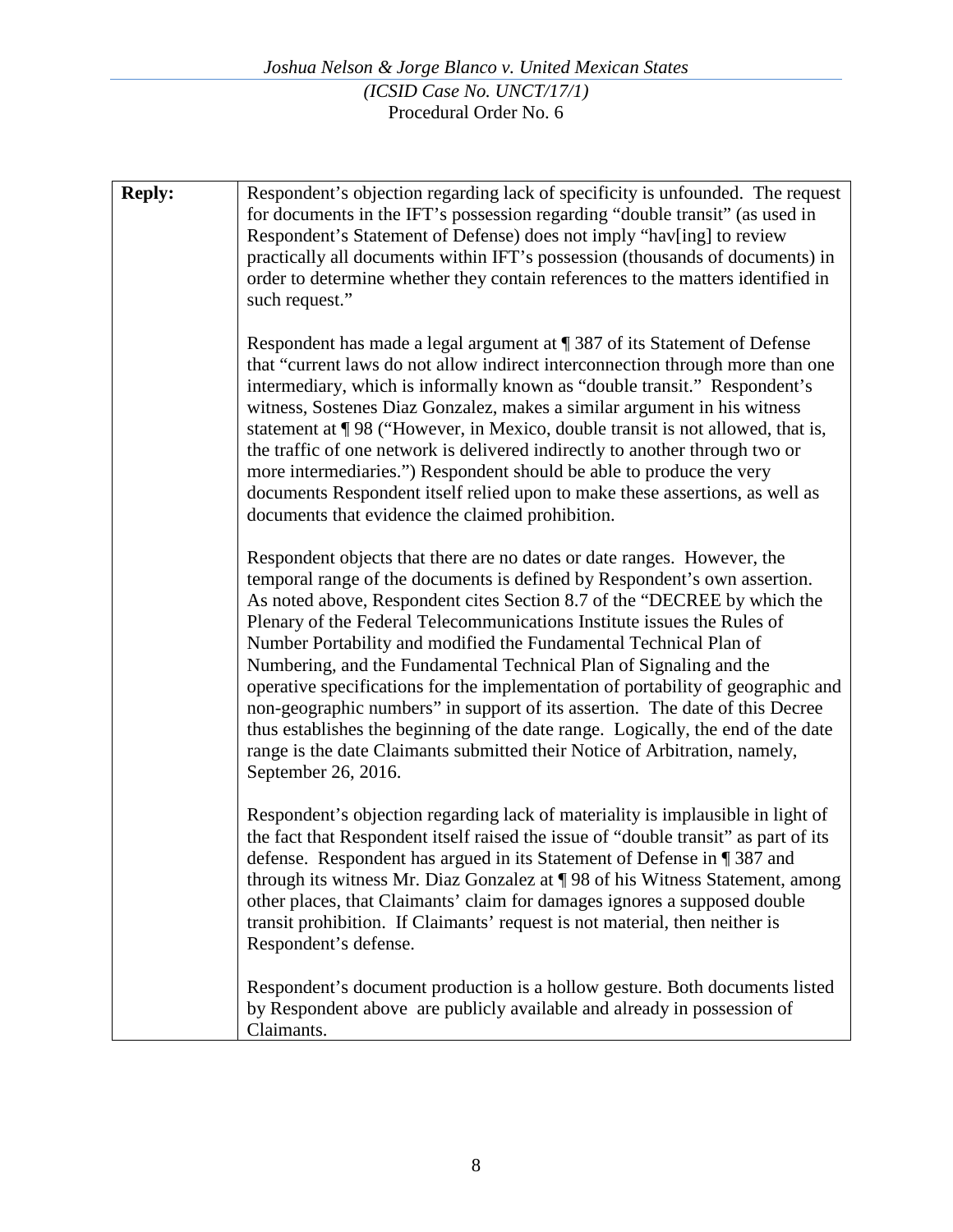| Tribunal's | Denied.                                                                            |
|------------|------------------------------------------------------------------------------------|
| decision:  |                                                                                    |
|            | The Tribunal is not convinced that the documents requested are sufficiently        |
|            | relevant to the case and material to its outcome (IBA Rules, Arts. 3.7(i) and      |
|            | $(9.2(a))$ . Moreover, this request lacks specificity (IBA Rules, Article 3.3(a)). |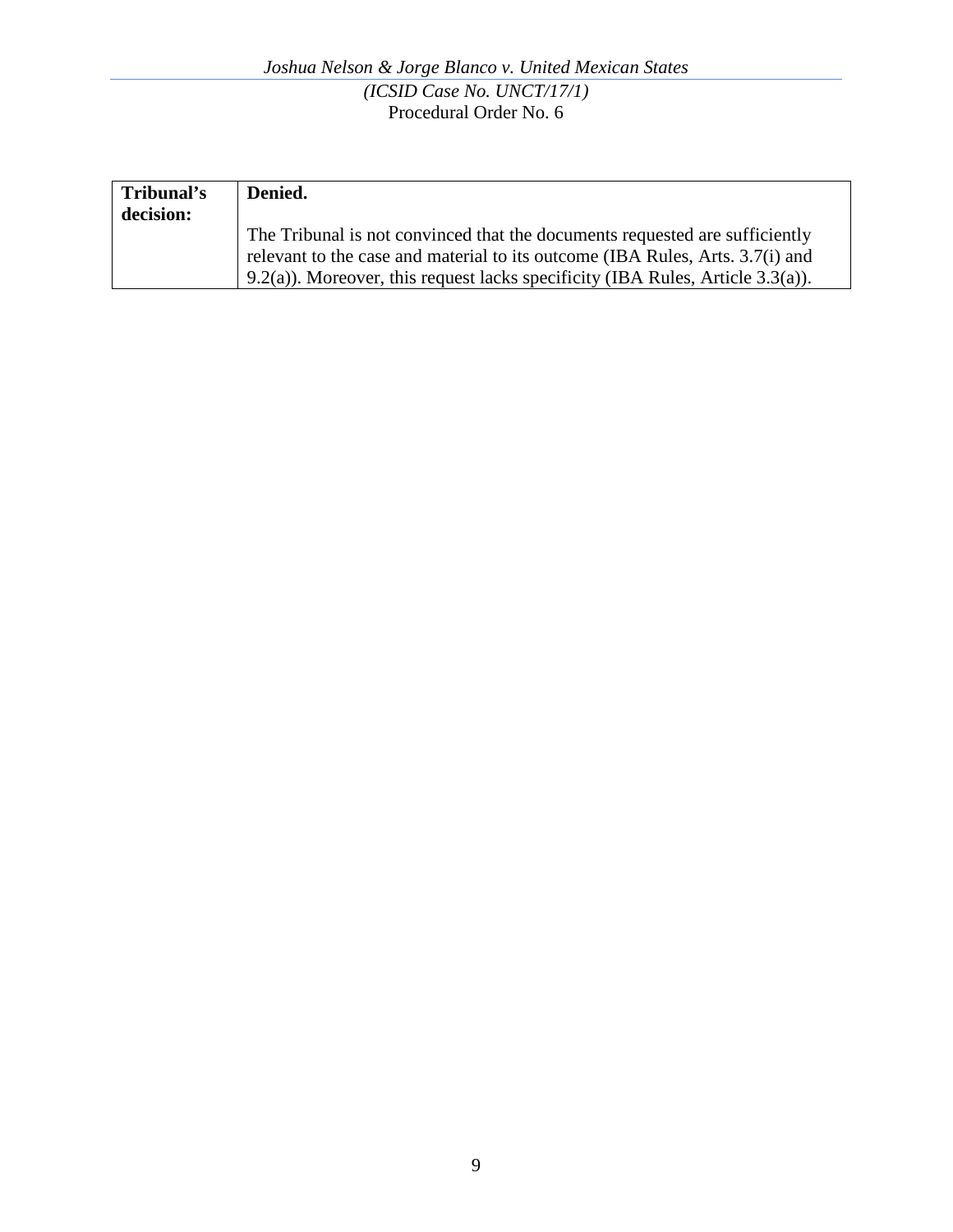| <b>Request No.</b>             | $\overline{2}$                                                                                                                                                |  |
|--------------------------------|---------------------------------------------------------------------------------------------------------------------------------------------------------------|--|
| Document /                     | Any documents in the IFT's possession, including orders, fines,                                                                                               |  |
| <b>Category of</b>             | administrative procedures to impose sanctions, reports, memoranda, internal                                                                                   |  |
| <b>Documents:</b>              | communications, emails, notes and any other documents, regarding the                                                                                          |  |
|                                | "principle of non-discriminatory treatment" (as that phrase is used by                                                                                        |  |
|                                | <b>Respondent in its Statement of Defense).</b>                                                                                                               |  |
|                                |                                                                                                                                                               |  |
| Justification:                 | The requested documents are relevant to the case and material to its outcome.                                                                                 |  |
|                                | Respondent argues in its Statement of Defense in ¶ 386 that in the event that                                                                                 |  |
|                                | Tele Facil obtained a rate with a non-preponderant carrier that was lower than                                                                                |  |
|                                | the "Telmex Rate," "Telmex would have been able to request the same rate to<br>Tele Facil under the non-discrimination principle." Having taken this position |  |
|                                | in formal pleadings, Respondent should be required to produce evidence of                                                                                     |  |
|                                | the IFT's actions, opinions, reports and other information in this regard.                                                                                    |  |
|                                |                                                                                                                                                               |  |
|                                | The requested documents are not in the possession, custody or control of the                                                                                  |  |
|                                | Claimants. The requested documents, if they exist, would be in the                                                                                            |  |
|                                | possession, custody and control of the Respondent.                                                                                                            |  |
| <b>Objections:</b>             | The Respondent objects to the requests on the grounds of lack of specificity                                                                                  |  |
|                                | (i.e., failure to comply with Article $3(3)(a)$ ) and lack of materiality (i.e.                                                                               |  |
|                                | objection based on Article $9(2)(a)$ , as explained in the general objections to                                                                              |  |
|                                | this Request for Documents.                                                                                                                                   |  |
|                                |                                                                                                                                                               |  |
|                                | Notwithstanding this objection and the fact that the principle of non-                                                                                        |  |
|                                | discriminatory treatment is embodied in the LFTyR, after a diligent search, the                                                                               |  |
|                                | Respondent has identified the following responsive documents and has no                                                                                       |  |
| objection to their disclosure: |                                                                                                                                                               |  |
|                                | 1. Acuerdo P/IFT/271016/592 mediante el cual el Pleno del Instituto                                                                                           |  |
|                                | Federal de Telecomunicaciones emite respuesta a la solicitud de                                                                                               |  |
|                                | confirmación de criterio presentada por Megacable, S.A. de C.V. en                                                                                            |  |
|                                | relación con las tarifas de interconexión de fecha 27 de octubre de                                                                                           |  |
|                                | 2016                                                                                                                                                          |  |
|                                |                                                                                                                                                               |  |
|                                | 2. Acuerdo P/IFT/050717/369 mediante el cual el Pleno del Instituto<br>Federal de Telecomunicaciones emite respuesta a la solitud de                          |  |
|                                | confirmación de criterio presentada por Megacable Comunicaciones                                                                                              |  |
|                                | de México, S.A. de C.V. en relación con las tarifas de interconexión                                                                                          |  |
|                                | de fecha 5 de julio de 2017.                                                                                                                                  |  |
|                                |                                                                                                                                                               |  |
|                                |                                                                                                                                                               |  |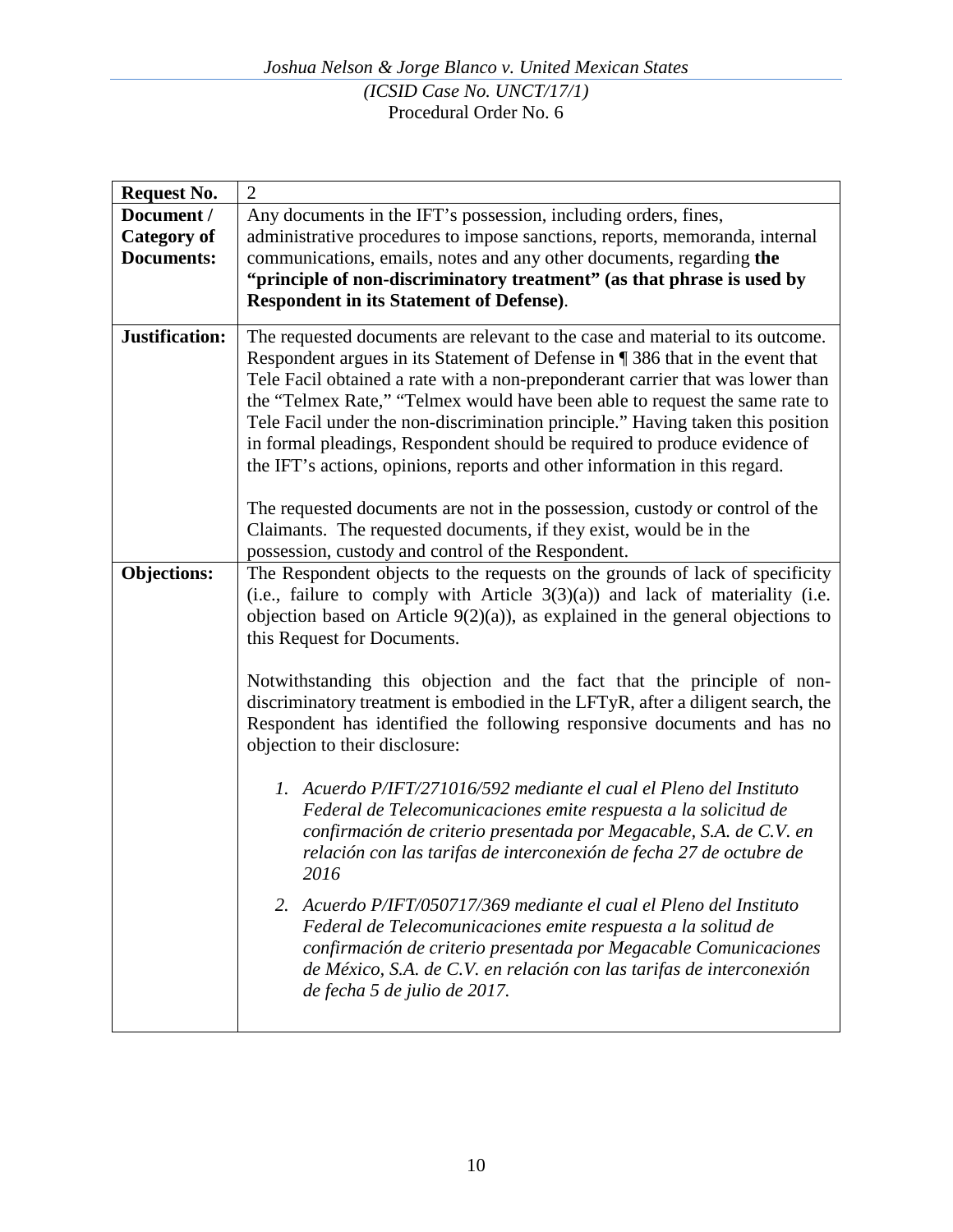| <b>Reply:</b> | Respondent's objection regarding lack of specificity is unfounded. The<br>request for documents in the IFT's possession regarding the principle of<br>"non-discriminatory treatment" (as used in Respondent's Statement of<br>Defense) does not imply "hav[ing] to review practically all documents within<br>IFT's possession (thousands of documents) in order to determine whether<br>they contain references to the matters identified in such request."                                                                                                                                                         |
|---------------|----------------------------------------------------------------------------------------------------------------------------------------------------------------------------------------------------------------------------------------------------------------------------------------------------------------------------------------------------------------------------------------------------------------------------------------------------------------------------------------------------------------------------------------------------------------------------------------------------------------------|
|               | Respondent has made a legal argument a number of paragraphs, including ¶<br>386, of its Statement of Defense, that "Telmex would have been able to<br>request the same rate to Tele Facil under the non-discrimination principle."<br>Respondent should be able to produce the documents Respondent relied upon<br>to support that argument, as well as those document that either show that<br>argument put in practice by the IFT or that describe that same conclusion.                                                                                                                                           |
|               | The date of the requested documents is limited by its very nature. As<br>Respondent concedes, the relevant non-discriminatory principle is embodied<br>in the FTBL. The FTBL was enacted in July 14, 2014, and marks the<br>beginning of the date range. As with Request No. 1, logically, the end of the<br>date range is the date Claimants submitted their Notice of Arbitration,<br>namely, September 26, 2016.                                                                                                                                                                                                  |
|               | Respondent's objection regarding lack of materiality is implausible in light of<br>the fact that Respondent itself raised the issue of "non-discriminatory<br>treatment" as part of its defense. Respondent has argued in its Statement of<br>Defense in $\P$ 14 and 386, and through its witness Mr. Diaz Gonzalez at $\P$ 63<br>of his Witness Statement, as well as through its legal expert Mr. Rodrigo Buj<br>Garcia at ¶49, among other places, that Claimants' claim for damages ignores<br>the non-discrimination principle. If Claimants' request is not material, then<br>neither is Respondent's defense. |
|               | Respondent's document production is a hollow gesture. Both documents<br>listed by Respondent above are publicly available and already in possession<br>of Claimant.                                                                                                                                                                                                                                                                                                                                                                                                                                                  |
| Tribunal's    | Denied.                                                                                                                                                                                                                                                                                                                                                                                                                                                                                                                                                                                                              |
| decision:     |                                                                                                                                                                                                                                                                                                                                                                                                                                                                                                                                                                                                                      |
|               | The Tribunal is not convinced that the documents requested are sufficiently<br>relevant to the case and material to its outcome (IBA Rules, Arts. 3.7(i) and                                                                                                                                                                                                                                                                                                                                                                                                                                                         |
|               | $9.2(a)$ ). Moreover, this request lacks specificity (IBA Rules, Article 3.3(a)).                                                                                                                                                                                                                                                                                                                                                                                                                                                                                                                                    |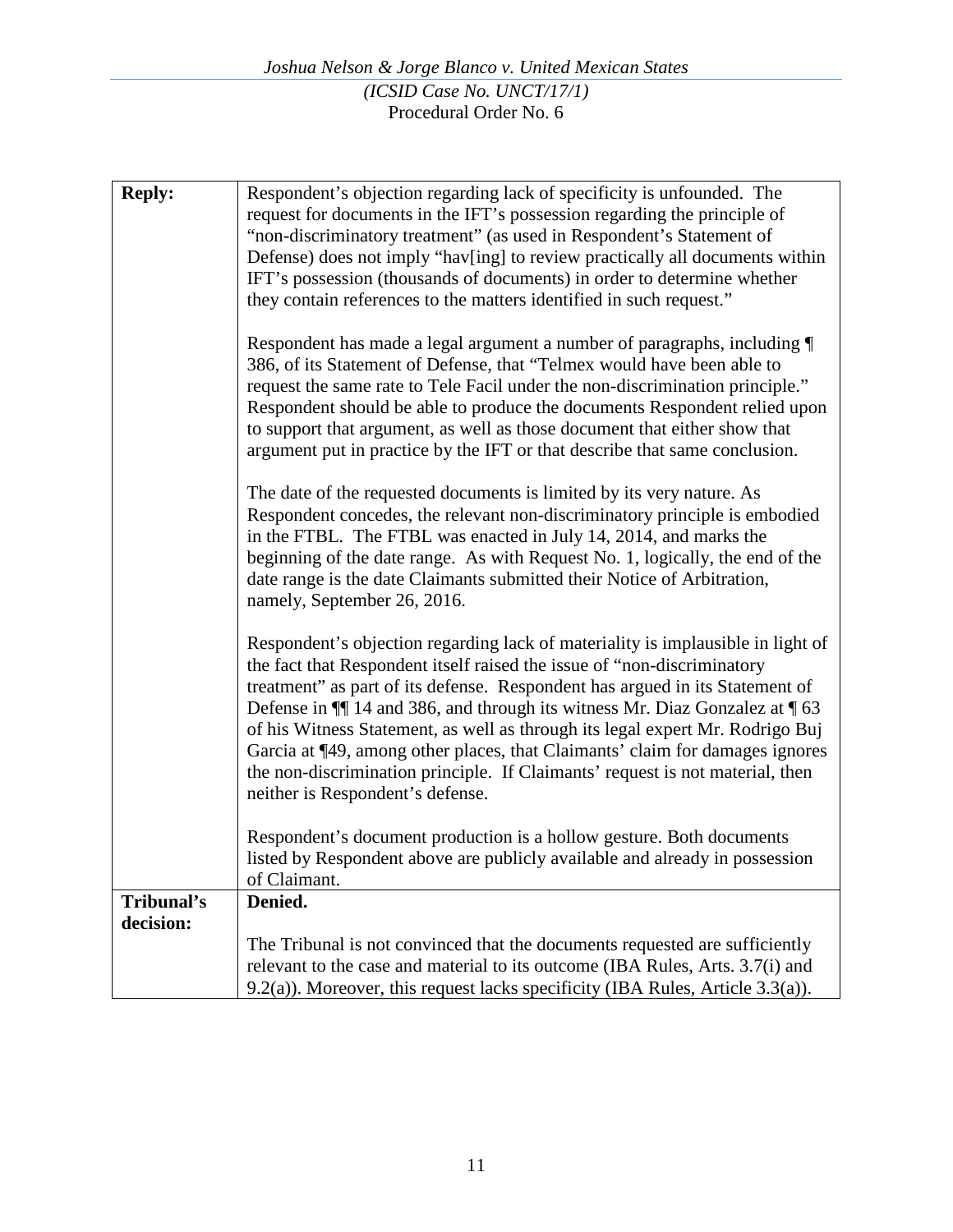| <b>Request No.</b>                      | 3                                                                                                                                                                                                                                                                                                                                                                                                                                                         |
|-----------------------------------------|-----------------------------------------------------------------------------------------------------------------------------------------------------------------------------------------------------------------------------------------------------------------------------------------------------------------------------------------------------------------------------------------------------------------------------------------------------------|
| Document /                              | All documents relied upon by Analysys Mason in preparation of their expert                                                                                                                                                                                                                                                                                                                                                                                |
| <b>Category of</b><br><b>Documents:</b> | report, in their native versions. In cases where there is an Excel version of the<br>document, please provide the Excel version. These documents include, but<br>are not limited to, the following information listed in Exhibit B of Analysys<br>Mason's report:                                                                                                                                                                                         |
|                                         | 1. Anexo Analysys Mason-021. (Anexo B) Análisis de datos de tráfico<br>Free Conferencing Corporation, a partir del anexo 23.                                                                                                                                                                                                                                                                                                                              |
|                                         | 2. Anexo Analysys Mason-022. (Anexo B) Análisis de datos de tráfico<br>SIP Meeting Conference, a partir del anexo 29.                                                                                                                                                                                                                                                                                                                                     |
|                                         | 3. Anexo Analysys Mason-023. (Anexo B) Análisis de datos de tráfico<br>SIP Meeting Chat, a partir del anexo 30.                                                                                                                                                                                                                                                                                                                                           |
|                                         | 4. Anexo Analysys Mason-024. (Figura 4.3) Análisis de datos de tráfico<br>No Cost Conference, a partir del anexo 31.                                                                                                                                                                                                                                                                                                                                      |
|                                         | 5. Anexo Analysys Mason-025. (Anexo B) Análisis de datos de tráfico<br>AudioNow, a partir del anexo 32.                                                                                                                                                                                                                                                                                                                                                   |
|                                         | 6. Anexo Analysys Mason-029. (see Anexo 22 in Anexo B)                                                                                                                                                                                                                                                                                                                                                                                                    |
|                                         | 7. Anexo Analysys Mason-030. (see Anexo 23 in Anexo B)                                                                                                                                                                                                                                                                                                                                                                                                    |
|                                         | 8. Anexo Analysys Mason-031. (see Anexo 24 in Anexo B)                                                                                                                                                                                                                                                                                                                                                                                                    |
|                                         | 9. Anexo Analysys Mason-032. (see Anexo 25 in Anexo B)                                                                                                                                                                                                                                                                                                                                                                                                    |
| Justification:                          | All documents relied on by the Respondent's experts are <i>ipso facto</i> relevant to<br>the case and material to its outcome. They are necessary to properly<br>understand, evaluate and corroborate assertions made in the expert report and<br>the expert's assessment of damages.                                                                                                                                                                     |
|                                         | Moreover, pursuant to Article 5(2) of the IBA Rules (which apply in this case<br>as per section 20.3 of Procedural Order No. 1) the expert reports shall contain<br><i>inter alia:</i> the "[d] ocuments on which the Party-Appointed Expert relies that<br>have not already been submitted shall be provided." This includes all the<br>documents listed in Exhibit B of Analysys Mason's report entitled "Anexo B<br>Fuentes documento Analysys Mason." |
|                                         | The requested documents are not in the possession, custody or control of the<br>Claimants. The requested documents should be in the possession, custody and<br>control of the Respondent.                                                                                                                                                                                                                                                                 |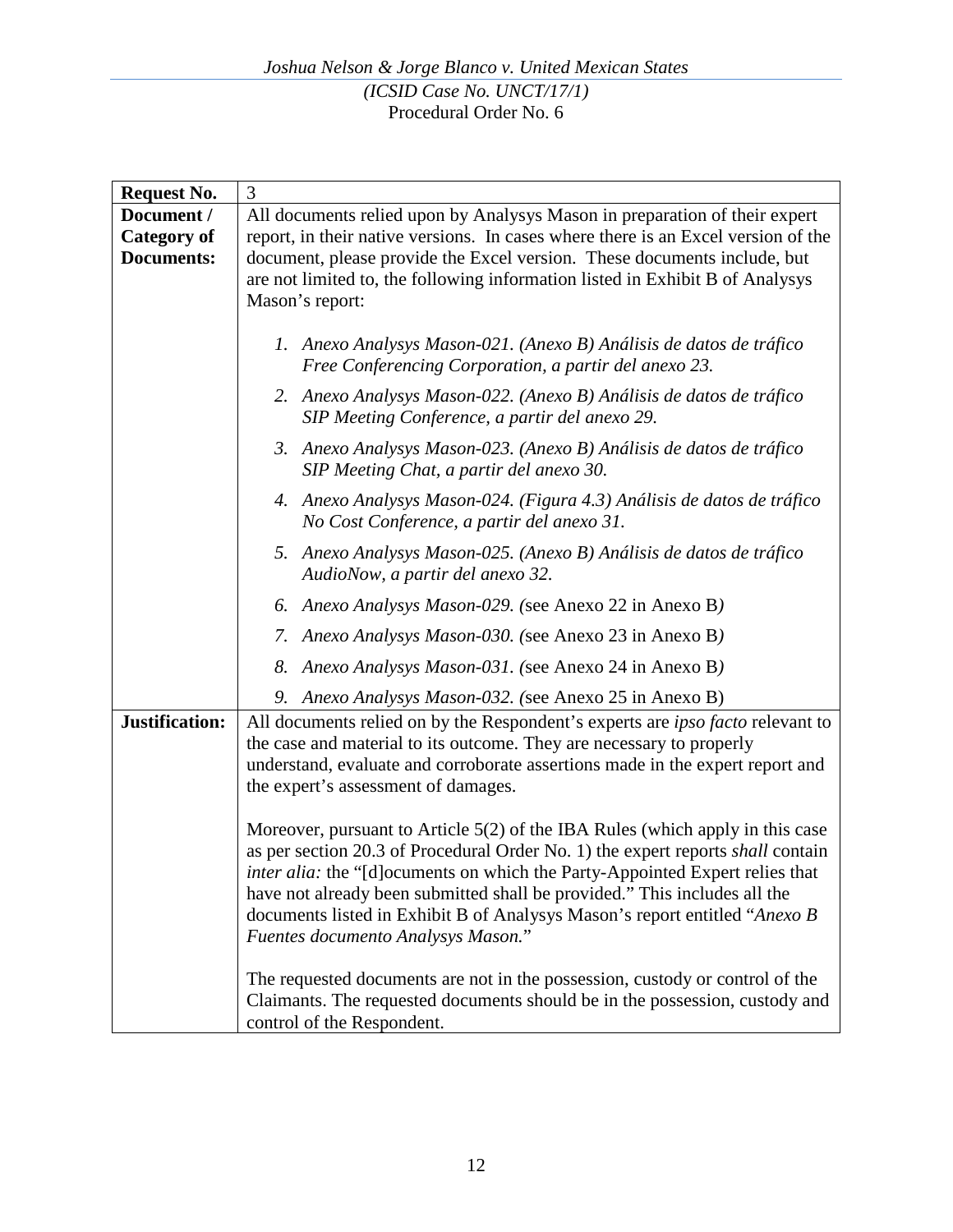| <b>Objections:</b> | The Respondent has identified and does not object to the production of the                                                                                                                                               |
|--------------------|--------------------------------------------------------------------------------------------------------------------------------------------------------------------------------------------------------------------------|
|                    | following responsive documents:                                                                                                                                                                                          |
|                    | 1. Documento de uso interno con propuesta de actualización del Redfern<br>Schedule en control de cambios [Redfern], documento Word<br>('UPDATED Claimants' Second Request for Documents (Redfern<br>$Schedule$ $4_3_18'$ |
|                    | 2. Documento de uso interno con indicación de errores tipográficos en<br>anexo B, documento PDF ('180312 Informe Experto Joan --- Anexos')                                                                               |
|                    | 3. Volúmenes de tráfico de Free Conferencing Corporation por país<br>[CLAIMANT0003325], documento Excel ('Anexo AM 13 -<br>CLAIMANT0003325_Native')                                                                      |
|                    | 4. Datos de tráfico SIP Meeting Conference [CLAIMANT0003327],<br>documento Excel ('Anexo AM 17 - CLAIMANT0003327_Native')                                                                                                |
|                    | 5. Datos de tráfico SIP Meeting Chat [CLAIMANT0003329], documento<br>Excel ('Anexo AM 18 - CLAIMANT0003329_Native')                                                                                                      |
|                    | 6. Datos de tráfico No Cost Conference [CLAIMANT0003330],<br>documento Excel ('Anexo AM 19 - CLAIMANT0003330_Native')                                                                                                    |
|                    | 7. Datos de tráfico AudioNow [CLAIMANT0003331], documento Excel<br>$('Anexo AM 20 - CLAIMANT0003331_Native')$                                                                                                            |
|                    | 8. Análisis de datos de tráfico Free Conferencing Corporation, a partir<br>del anexo 13, documento Excel ('Anexo AM 21 - 3325_FreeConf<br>Corp data_International Growth Analysis')                                      |
|                    | 9. Análisis de datos de tráfico SIP Meeting Conference, a partir del<br>anexo 17, documento Excel ('Anexo AM 22 - 3327_SIP Meeting Conf<br>data_Conference 6-2013 - 8-2017')                                             |
|                    | 10. Análisis de datos de tráfico SIP Meeting Chat, a partir del anexo 18,<br>documento Excel ('Anexo AM 23 - 3329_SIP Meeting Chat<br>data_Monthly DID reports for chat 2010-17')                                        |
|                    | 11. Análisis de datos de tráfico No Cost Conference, a partir del anexo<br>19, documento Excel ('Anexo AM 24 - 3330_No Cost Conf<br>data_NERA NCC monthly 2009-2017')                                                    |
|                    | 12. Análisis de datos de tráfico AudioNow, a partir del anexo 20,<br>documento Excel ('Anexo AM 25 - 3331_AudioNow data_US<br>historical')                                                                               |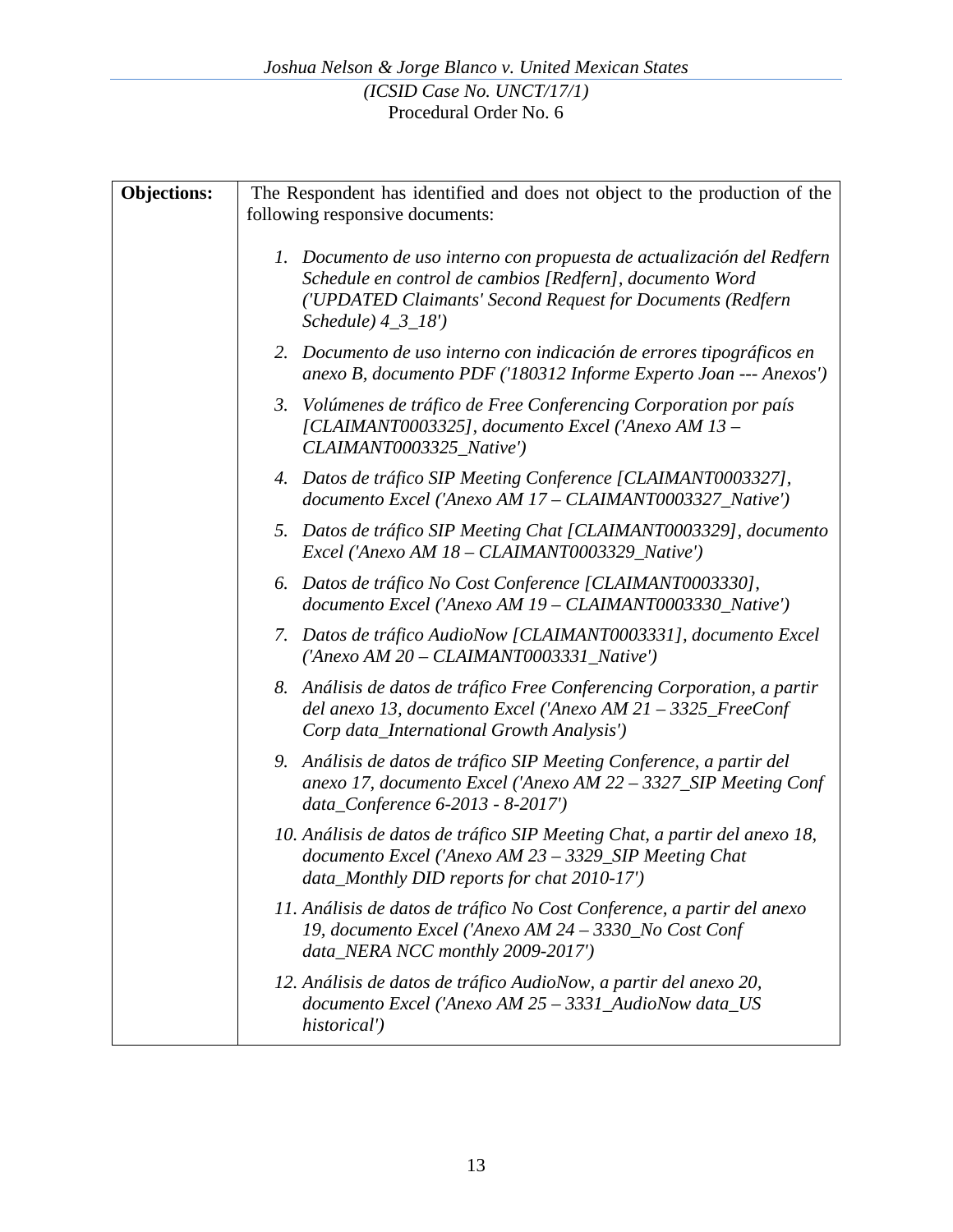|               | 13. Modelo de demanda del mercado fijo y móvil de telecomunicaciones<br>para el IFT, documento Excel ('modelo-de-mercado_l')                                                                                                                                                                                                                                                              |  |
|---------------|-------------------------------------------------------------------------------------------------------------------------------------------------------------------------------------------------------------------------------------------------------------------------------------------------------------------------------------------------------------------------------------------|--|
|               | 14. Módulo de red fija del modelo LRIC fijo y móvil para el cálculo del<br>precio de interconexión, tránsito y SMS fijos en una red fija en<br>México, documento Excel ('modelo-fijo')                                                                                                                                                                                                    |  |
|               | 15. Modelo de cálculo de costos de terminación móvil bajo la<br>metodología CITLP para el IFT, documento Excel ('modelo-movil')                                                                                                                                                                                                                                                           |  |
|               | 16. Modelo para determinar los precios orientados a costos para el<br>servicio de coubicación fija en la infraestructura pasiva fija del AEP<br>2018, documento Excel ('modelocoubicacion2018_1')                                                                                                                                                                                         |  |
|               | 17. Modelo de demanda del mercado fijo y móvil de telecomunicaciones<br>para el IFT 2018, documento Excel ('modelodemercado2018-cs (1)')                                                                                                                                                                                                                                                  |  |
|               | 18. Módulo de red fija del modelo CTILP fijo y móvil para el cálculo del<br>precio de interconexión y tránsito en una red fija en México 2018,<br>documento Excel ('modelofijo2018-cs (3)')                                                                                                                                                                                               |  |
|               | 19. Modelo para el cálculo del costo de enlaces activos y pasivos de<br>interconexión cruzada 2018, documento Excel<br>('modelointerconexioncruzada2018')                                                                                                                                                                                                                                 |  |
|               | 20. Módulo de red móvil del modelo CTILP fijo y móvil para el cálculo del<br>costo de terminación móvil 2018, documento Excel ('modelomovil2018-<br>cs'                                                                                                                                                                                                                                   |  |
|               | Under P01 production of undisputed documents are due four weeks from the<br>date of the request, consequently the Respondent has until 1 <sup>st</sup> May to produce<br>the above mentioned documents.                                                                                                                                                                                   |  |
|               | Counsel for the Claimant requested the Respondent to expedite Claimant's<br>request for production of the files on which Analysys Mason's valuation report<br>is based. The Claimant's Counsel proposed to follow Article $5(2)(e)$ strictly<br>going forward and acknowledged the importance of having the documents in<br>which the valuation is based as available for opposing party. |  |
|               | The Respondent agreed to produce the request for documents related to<br>Analysys before 1 <sup>st</sup> May.                                                                                                                                                                                                                                                                             |  |
| <b>Reply:</b> | Claimants provide no reply at this time.                                                                                                                                                                                                                                                                                                                                                  |  |
| Tribunal's    | Considering Respondent's Response and Claimants' Reply, no decision from                                                                                                                                                                                                                                                                                                                  |  |
| decision:     | the Tribunal is required.                                                                                                                                                                                                                                                                                                                                                                 |  |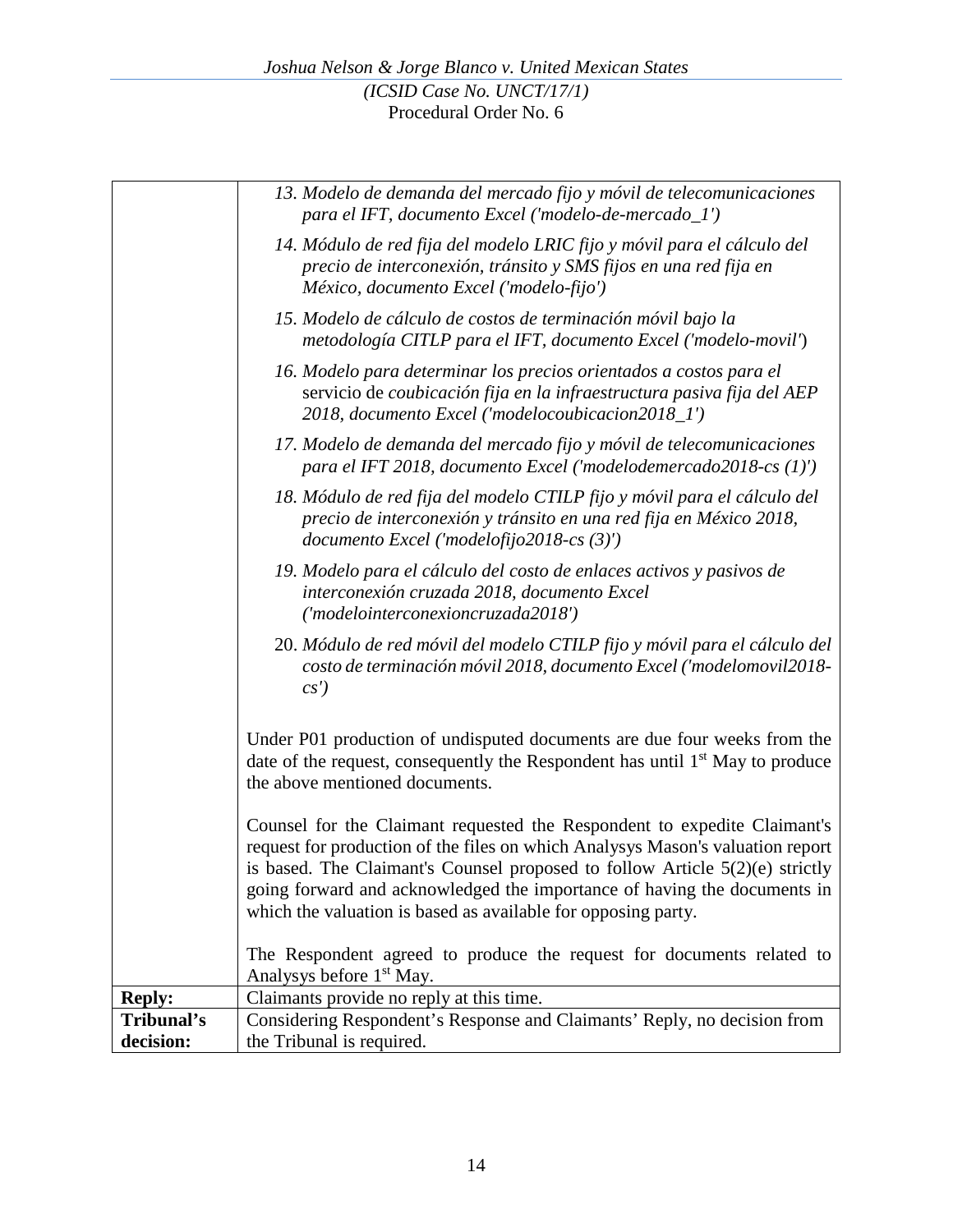| <b>Request No.</b> | $\overline{4}$                                                                                                                                                    |
|--------------------|-------------------------------------------------------------------------------------------------------------------------------------------------------------------|
| Document /         | All international interconnection agreements relied upon by Analysys Mason                                                                                        |
| Category of        | in preparation of their expert report, contained in Exhibit A (Anexo A-                                                                                           |
| <b>Documents:</b>  | Acuerdos de tarifas de terminación internacional). These documents include,                                                                                       |
|                    | but are not limited to, the following information listed in Exhibit A of                                                                                          |
|                    | Analysys Mason's report:                                                                                                                                          |
|                    |                                                                                                                                                                   |
|                    | International Interconnection Agreement executed by and between TV<br>i.                                                                                          |
|                    | Rey de Occidente, S.A. de C.v. and Comunicaciones Rey, LLC,                                                                                                       |
|                    | authorized on February 25, 2016;                                                                                                                                  |
|                    | International Interconnection Agreement executed by and between<br>ii.                                                                                            |
|                    | Qualtel, S.A. de C.V. and Procom, Inc., authorized on October 13, 2016;                                                                                           |
|                    | International Interconnection Agreement by and between Telefonos de<br>iii.                                                                                       |
|                    | Mexico, S.A.B. de C.V. and T-Mobile USA, Inc., authorized on                                                                                                      |
|                    | September 1, 2016; and                                                                                                                                            |
|                    | International Interconnection Agreement by and between Telefonos de<br>iv.                                                                                        |
|                    | Mexico, S.A.B. DE CV and Instituto Costarricense de Electricidad;                                                                                                 |
|                    | authorized on September 13, 2016.                                                                                                                                 |
| Justification:     | All documents relied on by the Respondent's experts are ipso facto relevant to                                                                                    |
|                    | the case and material to its outcome. They are necessary to properly                                                                                              |
|                    | understand, evaluate and corroborate assertions made in the expert report and                                                                                     |
|                    | the expert's assessment of damages. The requested documents are not                                                                                               |
|                    | publicly available in the IFT's Public Registry of Concessions, or could not                                                                                      |
|                    | be found pursuant to the information provided by Analysys Mason.                                                                                                  |
|                    |                                                                                                                                                                   |
|                    | Moreover, pursuant to Article $5(2)$ of the IBA Rules (which apply in this case                                                                                   |
|                    | as per section 20.3 of Procedural Order No. 1) the expert reports shall contain                                                                                   |
|                    | <i>inter alia:</i> the "[d] ocuments on which the Party-Appointed Expert relies that<br>have not already been submitted shall be provided." This includes all the |
|                    | documents listed in Exhibit A of Analysys Mason's report entitled "Anexo A                                                                                        |
|                    | Acuerdo de tarifas de terminación internacional."                                                                                                                 |
|                    |                                                                                                                                                                   |
|                    | The requested documents are not in the possession, custody or control of the                                                                                      |
|                    | Claimants. The requested documents should be in the possession, custody and                                                                                       |
|                    | control of the Respondent.                                                                                                                                        |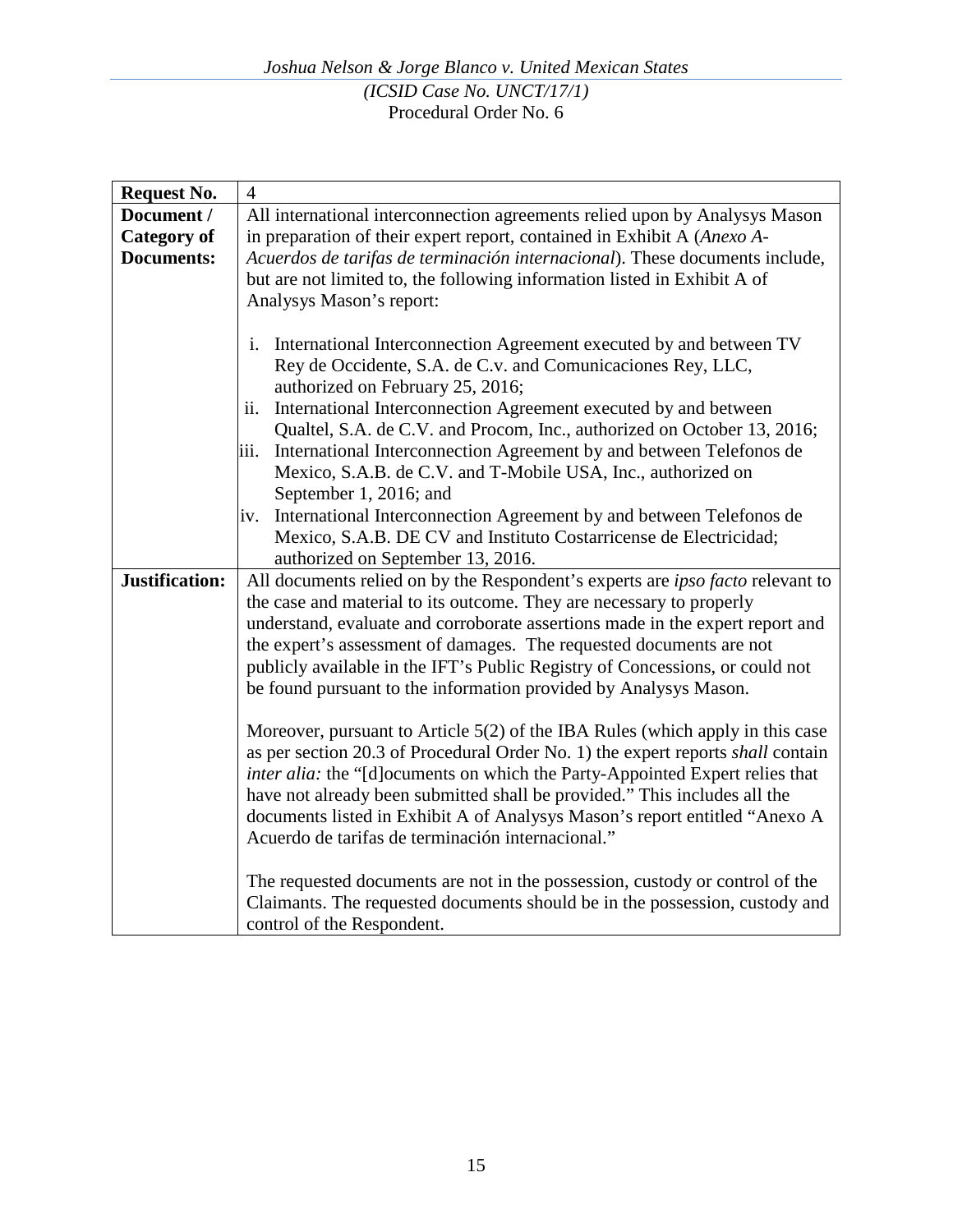| <b>Objections:</b> | The Respondent has identified and does not object to the production of the                                       |
|--------------------|------------------------------------------------------------------------------------------------------------------|
|                    | following responsive documents:                                                                                  |
|                    | 1. Interconexión Pegaso-ACN Communication, documento PDF<br>('Pegaso vs ACN Communication_del 151117 al 151118') |
|                    | 2. Interconexión Qualtel-Procom, documento PDF ('Qualtel vs<br>Procom_071117')                                   |
|                    | 3. Interconexión Servnet-Procom, documento PDF ('Servnet vs<br>Procom_del 020317 al 311217')                     |
|                    | 4. Interconexión Talktel–Computertel, documento PDF ('Talktel vs<br>Computertel_021214')                         |
|                    | 5. Interconexión Telcel-Business Telecom, documento PDF ('Telcel vs<br>Business Telecom 311214')                 |
|                    | 6. Interconexión Telcel-Al Telekom Austria, documento PDF ('Telcel vs<br>A1 Telekom Austria_261114')             |
|                    | 7. Interconexión Telcel–Belgacom, documento PDF ('Telcel vs<br>Belgacom_261114')                                 |
|                    | Interconexión Telcel–Communications Global, documento PDF<br>8.<br>('Telcel vs Communications Global_261114')    |
|                    | 9. Interconexión Telcel-Deutsche Telekom, documento PDF ('Telcel vs<br>Deutsche Telekom_261114')                 |
|                    | 10. Interconexión Telcel-IPBTELL, documento PDF ('Telcel vs<br><b>IPBTELL_060115')</b>                           |
|                    | 11. Interconexión Telcel-KDDI Global, documento PDF ('Telcel vs KDDI<br>Global_060115')                          |
|                    | 12. Interconexión Telcel-Laibson Trade, documento PDF ('Telcel vs<br>Laibson Trade_311215')                      |
|                    | 13. Interconexión Telcel-Latino Telecom, documento PDF ('Telcel vs<br>Latino Telecom_261114')                    |
|                    | 14. Interconexión Telcel–Orange Espagne, documento PDF ('Telcel vs<br>Orange Espagne_060115')                    |
|                    | 15. Interconexión Telcel-T Mobile USA, documento PDF ('Telcel vs T<br>Mobile USA 060715')                        |
|                    | 16. Interconexión Telcel–TATA, documento PDF ('Telcel vs<br>TATA_060115')                                        |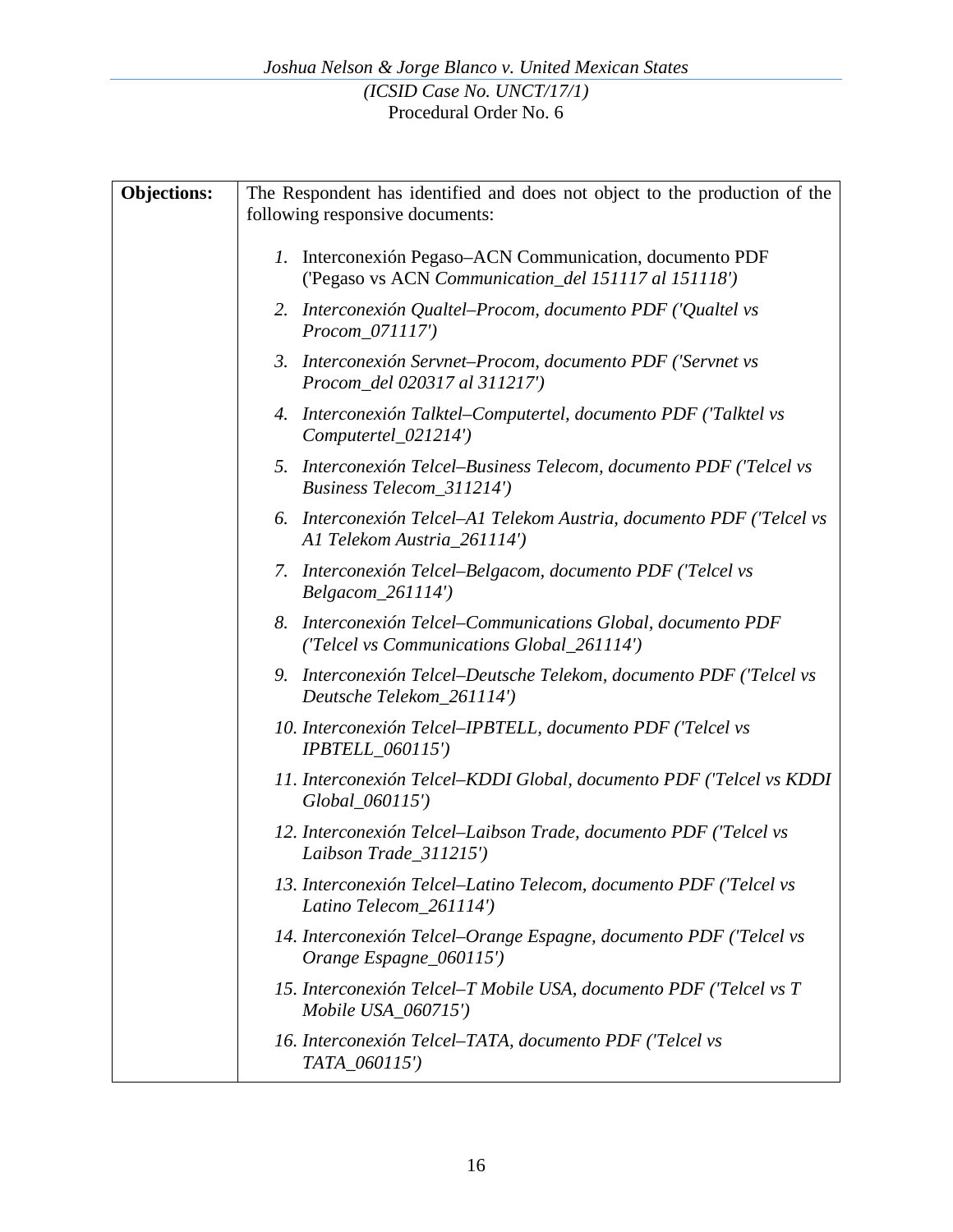| 17. Interconexión Telcel-Telecom Italia, documento PDF ('Telcel vs<br>Telecom Italia_261114')                                 |
|-------------------------------------------------------------------------------------------------------------------------------|
| 18. Interconexión Telcel–Vodafone, documento PDF ('Telcel vs<br>Vodafone_311216')                                             |
| 19. Interconexión Telmex-Business Telecom, documento PDF ('Telmex vs<br>Business Telecom_261114')                             |
| 20. Interconexión Telmex-A1 Telekom Austria, documento PDF ('Telmex<br>vs A1 Telekom Austria_261114')                         |
| 21. Interconexión Telmex-Belgacom, documento PDF ('Telmex vs<br>$Belgacom_261114'$                                            |
| 22. Interconexión Telmex–Communications Global, documento PDF<br>('Telmex vs Communications Global_261114')                   |
| 23. Interconexión Telmex–Deutsche Telekom, documento PDF ('Telmex<br>vs Deutsche Telekom_261114')                             |
| 24. Interconexión Telmex-Empresa de Telecom Cuba, documento PDF<br>('Telmex vs Empresa de Telecom Cuba_011215')               |
| 25. Interconexión Telmex-IDT DOMESTIC, documento PDF ('Telmex vs<br>IDT DOMESTIC_110215')                                     |
| 26. Interconexión Telmex-Instituto Costarricense, documento PDF<br>('Telmex vs Instituto Costarricense_del 051216 al 311217') |
| 27. Interconexión Telmex–KDDI Global, documento PDF ('Telmex vs<br>KDDI Global_0110215')                                      |
| 28. Interconexión Telmex-Latino Telecom, documento PDF ('Telmex vs<br>Latino Telecom_261114')                                 |
| 29. Interconexión Telmex–Orange Espagne, documento PDF ('Telmex vs<br>Orange Espagne_110215')                                 |
| 30. Interconexión Telmex–T Mobile USA, documento PDF ('Telmex vs T<br>Mobile USA_fecha autorización 010916')                  |
| 31. Interconexión Telmex-TATA, documento PDF ('Telmex vs<br>TATA 110215')                                                     |
| 32. Interconexión Telmex–Telecom Italia, documento PDF ('Telmex vs<br>Telecom Italia_261114')                                 |
| 33. Interconexión Telmex-IBTELL, documento PDF ('Telmex vs<br><i>IBTELL_110215'</i> )                                         |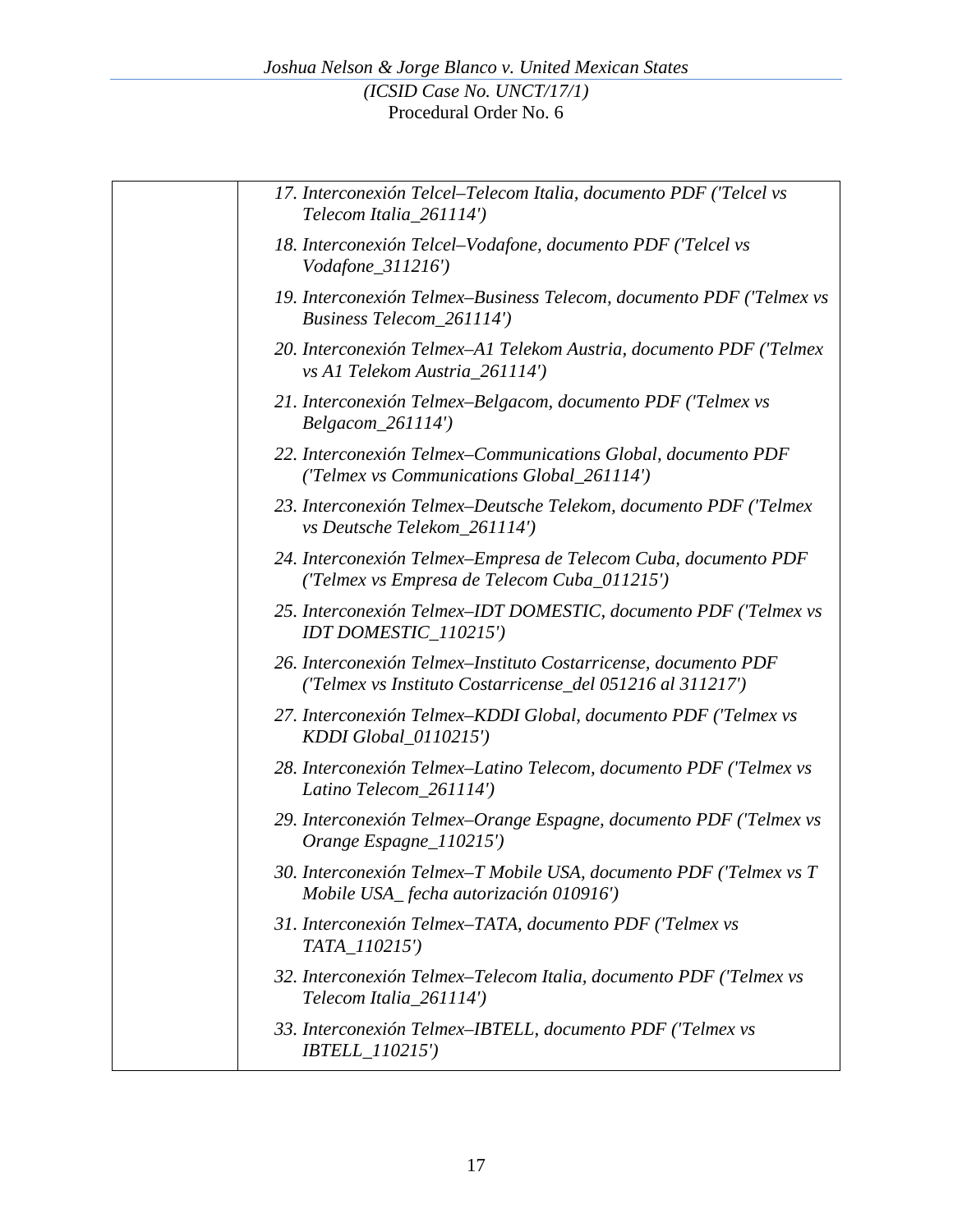|               | 34. Interconexión TV Rey-Comunicaciones Rey, documento PDF ('TV<br>Rey vs Comunicaciones Rey_180316')                                                                                                                                                                                                                                                                                     |
|---------------|-------------------------------------------------------------------------------------------------------------------------------------------------------------------------------------------------------------------------------------------------------------------------------------------------------------------------------------------------------------------------------------------|
|               | 35. Interconexión UC Telecom-ETECSA, documento PDF ('UC Telecom<br><i>vs ETECSA_170517'</i> )                                                                                                                                                                                                                                                                                             |
|               | 36. Interconexión Unefon-ATT, documento PDF ('Unefon vs ATT_del<br>010415 al 300615')                                                                                                                                                                                                                                                                                                     |
|               | 37. Interconexión Grupo de Telecomunicaciones Mexicanas, S.A. de C.V.<br>- EKOFON, INC, documento PDF.                                                                                                                                                                                                                                                                                    |
|               | 38. Interconexión Grupo de Telecomunicaciones Mexicanas, S.A. de C.V.<br>- Telehispanic Services, LLC, documento PDF.                                                                                                                                                                                                                                                                     |
|               | 39. Interconexión UC Telecomunicaciones, S.A.P.I. de C.V. - IPBTELL,<br>LLC, documento PDF.                                                                                                                                                                                                                                                                                               |
|               | Under P01 production of undisputed documents are due four weeks from the<br>date of the request, consequently the Respondent has until 1 <sup>st</sup> May to produce<br>the above mentioned documents.                                                                                                                                                                                   |
|               | Counsel for the Claimant requested the Respondent to expedite Claimant's<br>request for production of the files on which Analysys Mason's valuation report<br>is based. The Claimant's Counsel proposed to follow Article $5(2)(e)$ strictly<br>going forward and acknowledged the importance of having the documents in<br>which the valuation is based as available for opposing party. |
|               | The Respondent agreed to produce the request for documents related to<br>Analysys before 1 <sup>st</sup> May.                                                                                                                                                                                                                                                                             |
| <b>Reply:</b> | Claimants provide no reply at this time.                                                                                                                                                                                                                                                                                                                                                  |
| Tribunal's    | Considering Respondent's Response and Claimants' Reply, no decision from                                                                                                                                                                                                                                                                                                                  |
| decision:     | the Tribunal is required.                                                                                                                                                                                                                                                                                                                                                                 |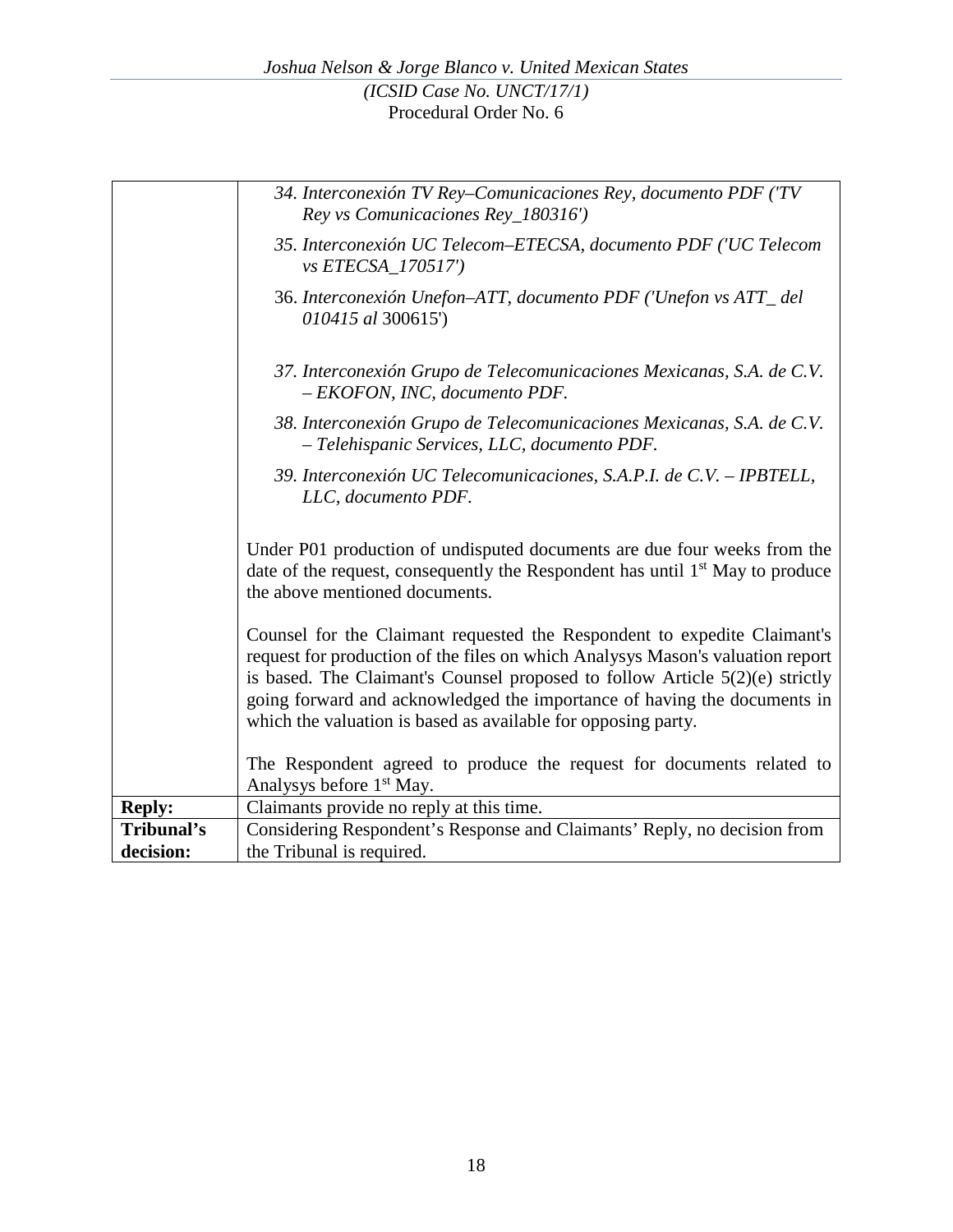| <b>Request No.</b> | 5                                                                              |
|--------------------|--------------------------------------------------------------------------------|
| Document /         | All international interconnection agreements relied upon by Sostenes Diaz      |
| <b>Category of</b> | Gonzalez in preparation of his witness statement. These documents include,     |
| <b>Documents:</b>  | but are not limited to, the following information listed in Exhibit 2 of Mr.   |
|                    | Diaz's witness statement:                                                      |
|                    |                                                                                |
|                    | i. International Interconnection Agreement executed by and between TV          |
|                    | Rey de Occidente, S.A. de C.v. and Comunicaciones Rey, LLC,                    |
|                    | authorized on February 25, 2016;                                               |
|                    | ii. International Interconnection Agreement executed by and between            |
|                    | Radiomovil DIPSA, S.A. de C.V. and Vodafone Limited, authorized on             |
|                    | August 17, 2015;                                                               |
|                    | iii. International Interconnection Agreement executed by and between           |
|                    | Radiomovil DIPSA, S.A. de C.V. and Laibson Trade, S.A., authorized on          |
|                    | September 13, 2016;                                                            |
|                    | iv. International Interconnection Agreement executed by and between            |
|                    | Qualtel, S.A. de C.V. and Procom, Inc., authorized on October 13, 2016;        |
|                    | v. International Interconnection Agreement by and between Telefonos de         |
|                    | Mexico, S.A.B. de C.V. and T-Mobile USA, Inc., authorized on                   |
|                    | September 1, 2016; and                                                         |
|                    | vi. International Interconnection Agreement by and between Telefonos de        |
|                    | Mexico, S.A.B. DE CV and Instituto Costarricense de Electricidad;              |
|                    | authorized on Septmeber 13, 2016.                                              |
|                    | vii. International Interconnection agreement executed by and between Servnet   |
|                    | Mexico, S.A. de C.V. and Procom, Inc., authorized on February 9, 2016;         |
|                    | viii. International interconnection agreement executed by and between UC       |
|                    | Telecomunicaciones, S.A.P.I. de C.V. and Empresa de                            |
|                    | Telecomunicaciones de Cuba, S.A.P.I. de C.V., authorized on March 15,          |
|                    | $2017$ ; and                                                                   |
|                    | ix. International interconnection agreement executed by and between Pegaso     |
|                    | PCS, S.A. de C.V. and CAN Communication Services, LLC., authorized             |
|                    | on September 29, 2017.                                                         |
| Justification:     | All documents relied on by the Respondent's experts are ipso facto relevant to |
|                    | the case and material to its outcome. They are necessary to properly           |
|                    | understand, evaluate and corroborate assertions made in the expert report and  |
|                    | the expert's assessment of damages. The requested documents are not            |
|                    | publicly available in the IFT's Public Registry of Concessions, or could not   |
|                    | be found pursuant to the information provided by Analysys Mason.               |
|                    | The requested documents are not in the possession, custody or control of the   |
|                    | Claimants. The requested documents should be in the possession, custody and    |
|                    | control of the Respondent.                                                     |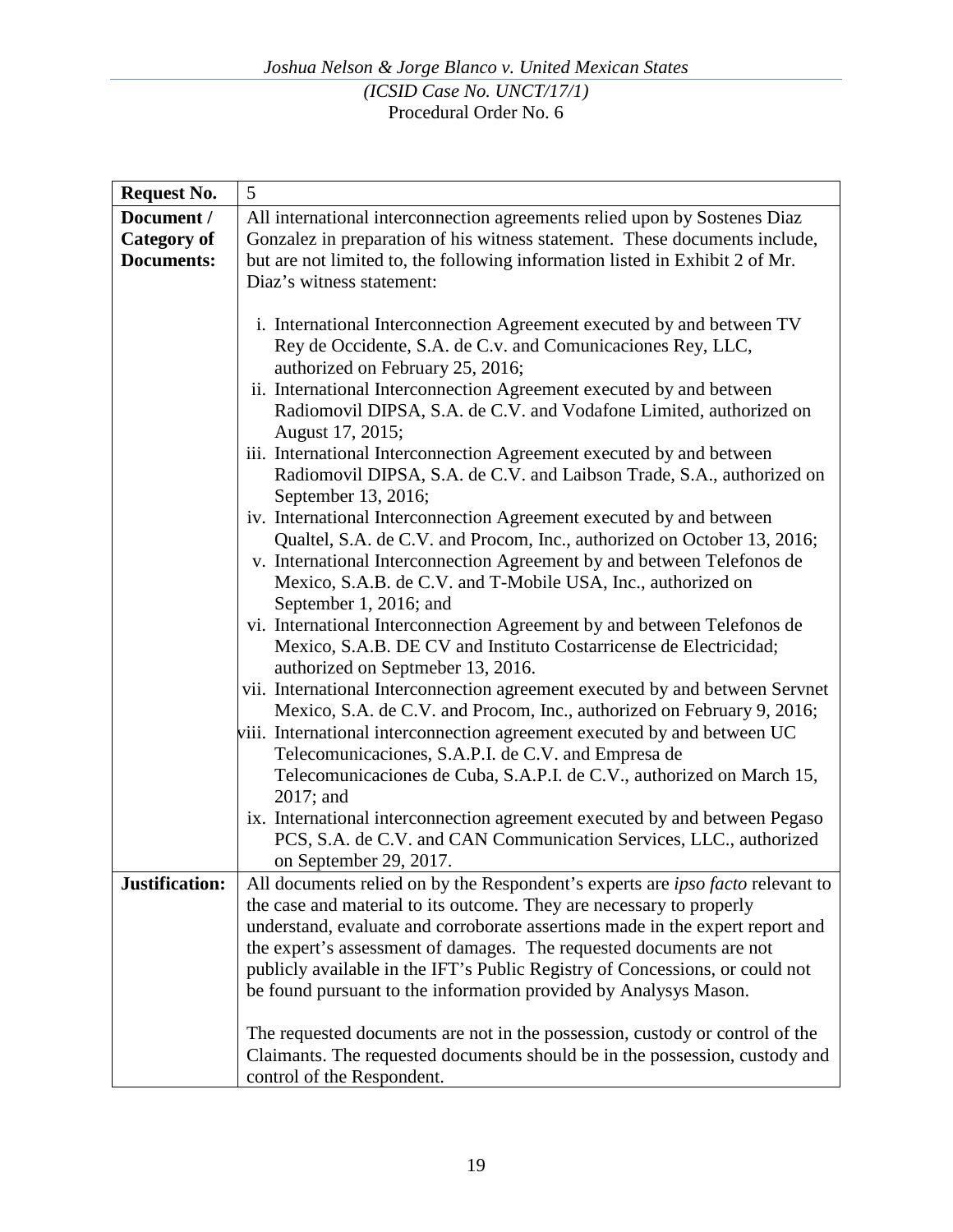*Joshua Nelson & Jorge Blanco v. United Mexican States (ICSID Case No. UNCT/17/1)* Procedural Order No. 6

| <b>Objections:</b> | The Respondent does not object to the production of documents responsive to |
|--------------------|-----------------------------------------------------------------------------|
|                    | this request (same documents offered in response to Request 4).             |
| <b>Reply:</b>      | Claimants provide no reply at this time.                                    |
| Tribunal's         | Considering Respondent's Response and Claimants' Reply, no decision from    |
| decision:          | the Tribunal is required.                                                   |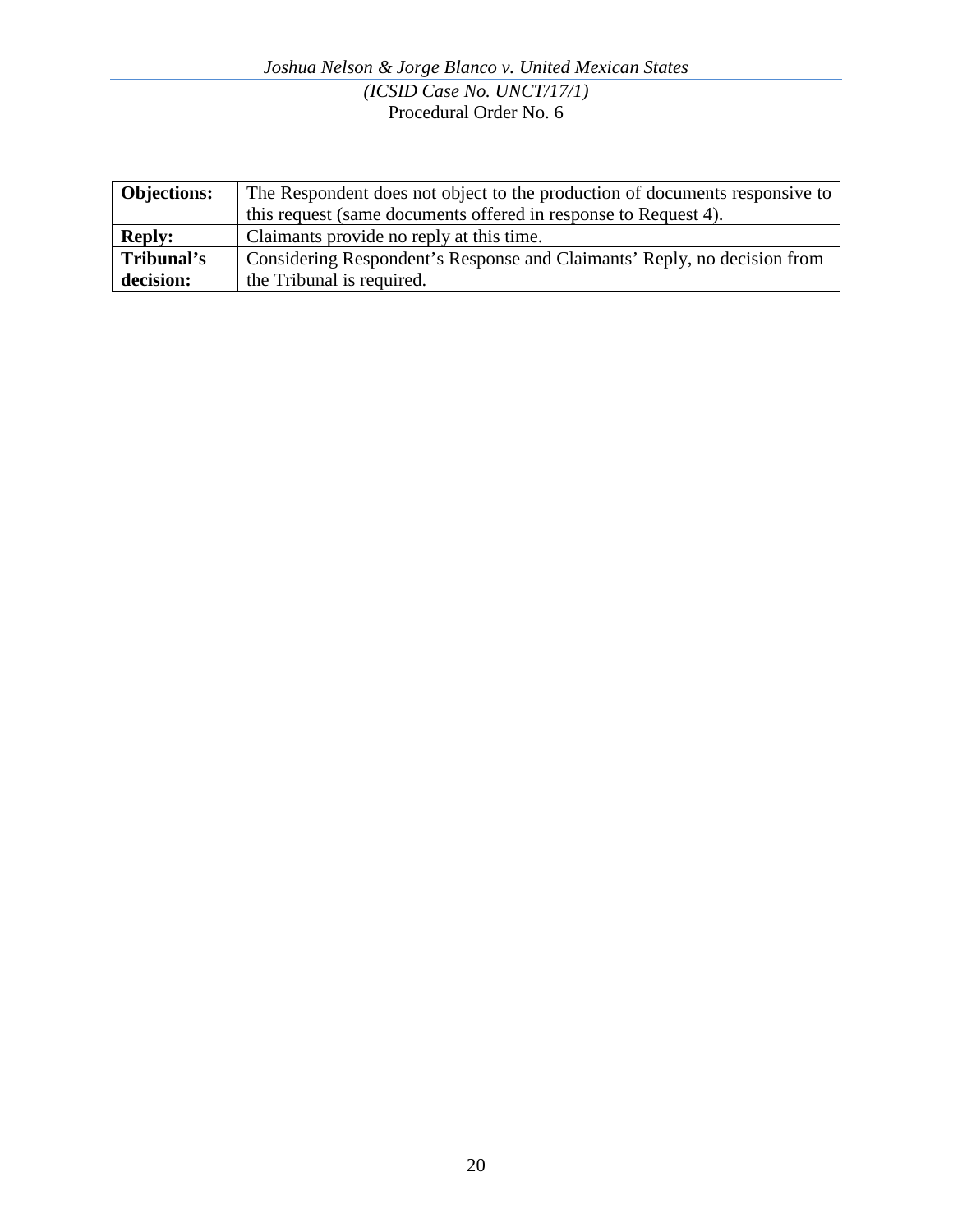| <b>Request No.</b>               | 6                                                                                                                                                                                                                                                                                                                                                                                                                                                                                                                                                                                                                                                                                                                                                                                                                                                                                                              |
|----------------------------------|----------------------------------------------------------------------------------------------------------------------------------------------------------------------------------------------------------------------------------------------------------------------------------------------------------------------------------------------------------------------------------------------------------------------------------------------------------------------------------------------------------------------------------------------------------------------------------------------------------------------------------------------------------------------------------------------------------------------------------------------------------------------------------------------------------------------------------------------------------------------------------------------------------------|
| Document /<br><b>Category of</b> | Documents containing a description of the following variables contained in<br>the IFT's Market Model for interconnection rates 2015-2016 (                                                                                                                                                                                                                                                                                                                                                                                                                                                                                                                                                                                                                                                                                                                                                                     |
| <b>Documents:</b>                |                                                                                                                                                                                                                                                                                                                                                                                                                                                                                                                                                                                                                                                                                                                                                                                                                                                                                                                |
|                                  | http://www.ift.org.mx/politica-regulatoria/modelo-de-costos-utilizado-para-                                                                                                                                                                                                                                                                                                                                                                                                                                                                                                                                                                                                                                                                                                                                                                                                                                    |
|                                  | determinar-las-tarifas-de-interconexion-aplicables-al-ano-2015-2016):                                                                                                                                                                                                                                                                                                                                                                                                                                                                                                                                                                                                                                                                                                                                                                                                                                          |
|                                  | Modeled operator: Origination Fix to Fix off-net (%) (Operador<br>$\bullet$<br>modelado: Originación fija a fija off-net (%))<br>The other operator: Origination Fix to Fix off-net (%) (El otro operador:<br>$\bullet$<br>Originación Fija a Fija off-net (%))<br>Origination of voice traffic: Fix to Fix off-net (minutes) (Originación de<br>$\bullet$<br>trafico de voz: Fijo a fijo off-net (min))<br>Termination Fix to Fix – percentage –off-net: Total market (%)<br>$\bullet$<br>(Terminación Fija a Fija - porcentaje off-net: Total del mercado (%))<br>Summary of voice termination: fix to fix off net (minutes) (Resumen de<br>$\bullet$<br>terminación de voz: Fijo a fijo off-net (min))<br>Services of fixed market: outbound local calls to other fixed operators<br>$\bullet$<br>(minutes) (Servicios del mercado fijo: Llamadas salientes Local a otros<br><i>operadores fijos (min))</i> |
|                                  | The description should include information to identify to what operator the<br>traffic corresponds to, what operator originates the traffic, and what operator<br>terminates the traffic.                                                                                                                                                                                                                                                                                                                                                                                                                                                                                                                                                                                                                                                                                                                      |
| <b>Justification:</b>            | All documents relied on by the Respondent's experts are <i>ipso facto</i> relevant to<br>the case and material to its outcome. They are necessary to properly<br>understand, evaluate and corroborate assertions made in the expert report and<br>the expert's assessment of damages.<br>Moreover, pursuant to Article 5(2) of the IBA Rules (which apply in this case<br>as per section 20.3 of Procedural Order No. 1) the expert reports shall contain<br>inter alia: the "[d] ocuments on which the Party-Appointed Expert relies that<br>have not already been submitted shall be provided". This includes all the<br>documents listed in Exhibit 2 of Mr. Sostenes Diaz' witness statement.<br>The requested documents are not in the possession, custody or control of the<br>Claimants. The requested documents should be in the possession, custody and<br>control of the Respondent.                 |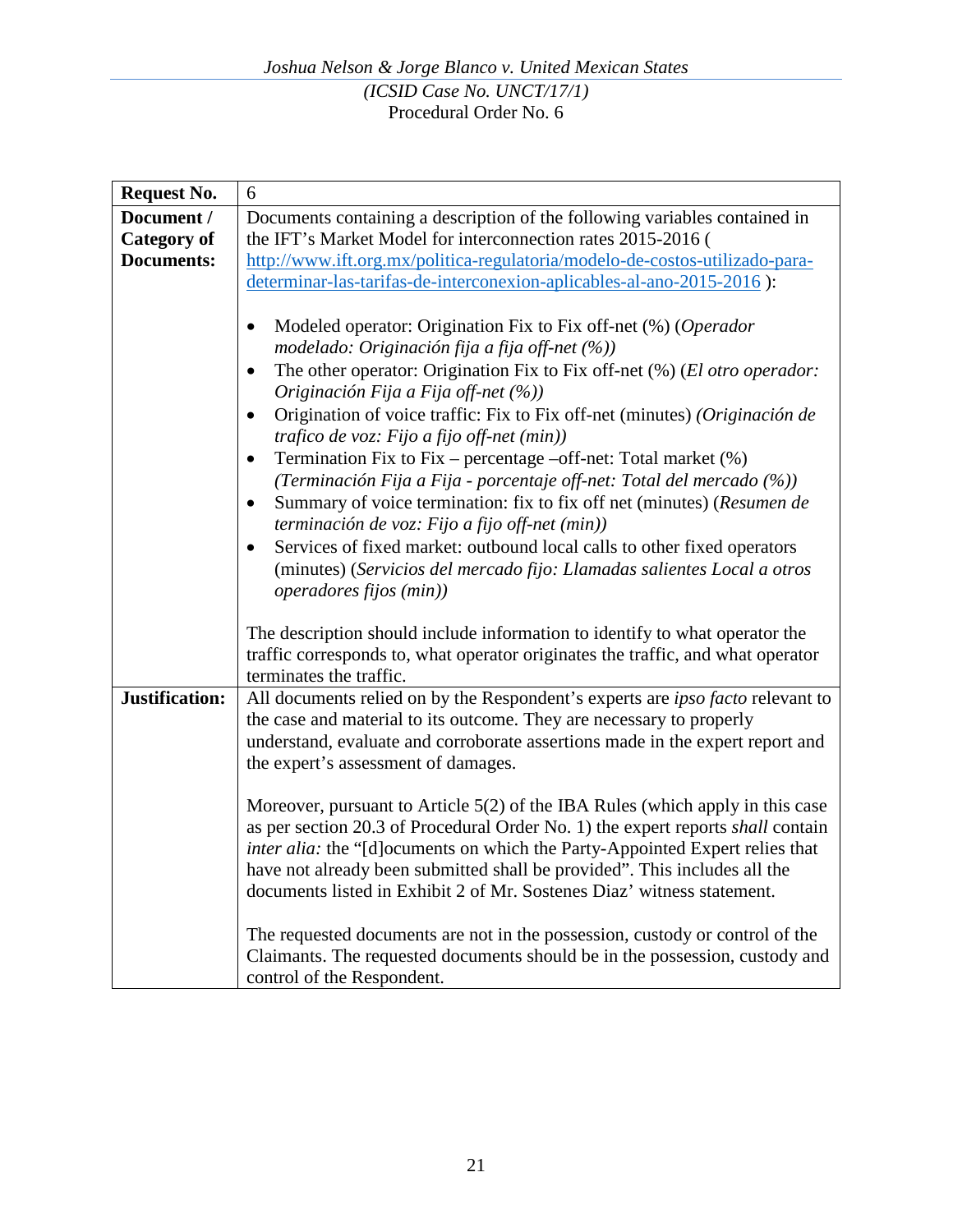| <b>Objections:</b> |                                                                                  |
|--------------------|----------------------------------------------------------------------------------|
|                    | To the extent that the request refers to documents relied upon by the            |
|                    | Respondent's experts, those documents are already covered by Request 3 ("All     |
|                    | documents relied upon by Analysys Mason in preparation of their expert report    |
|                    | []") and will be provided in response to that request. In particular, the        |
|                    | following three documents relate to IFT's Market Model for interconnections      |
|                    | rates 2015-2016:                                                                 |
|                    | 1. Modelo de demanda del mercado fijo y móvil de telecomunicaciones              |
|                    | para el IFT, documento Excel ('modelo-de-mercado_l')                             |
|                    |                                                                                  |
|                    | 2. Módulo de red fija del modelo LRIC fijo y móvil para el cálculo del           |
|                    | precio de interconexión, tránsito y SMS fijos en una red fija en                 |
|                    | México, documento Excel ('modelo-fijo')                                          |
|                    | 3. Modelo de cálculo de costos de terminación móvil bajo la                      |
|                    | metodología CITLP para el IFT, documento Excel ('modelo-movil')                  |
|                    |                                                                                  |
|                    |                                                                                  |
|                    | To the extent that the request refers to other documents, the Respondent objects |
|                    | on the grounds that:                                                             |
|                    |                                                                                  |
|                    | the Claimants have failed to justify their request as required under<br>(i)      |
|                    | Article $3(3)(b)$ ;                                                              |
|                    | Lack of specificity and unreasonable burden to produce (see general<br>(ii)      |
|                    | explanation)                                                                     |
|                    |                                                                                  |
|                    | The Respondent will further observe that this appears to be a request for        |
|                    | information, hence, the clarification that "[t]he description should include     |
|                    | information to identify to what operator the traffic corresponds to, what        |
|                    | operator originates the traffic, and what operator terminates the traffic". The  |
|                    | Claimants are not entitled to request information, but rather existing documents |
|                    |                                                                                  |
|                    | in possession of the Respondent.                                                 |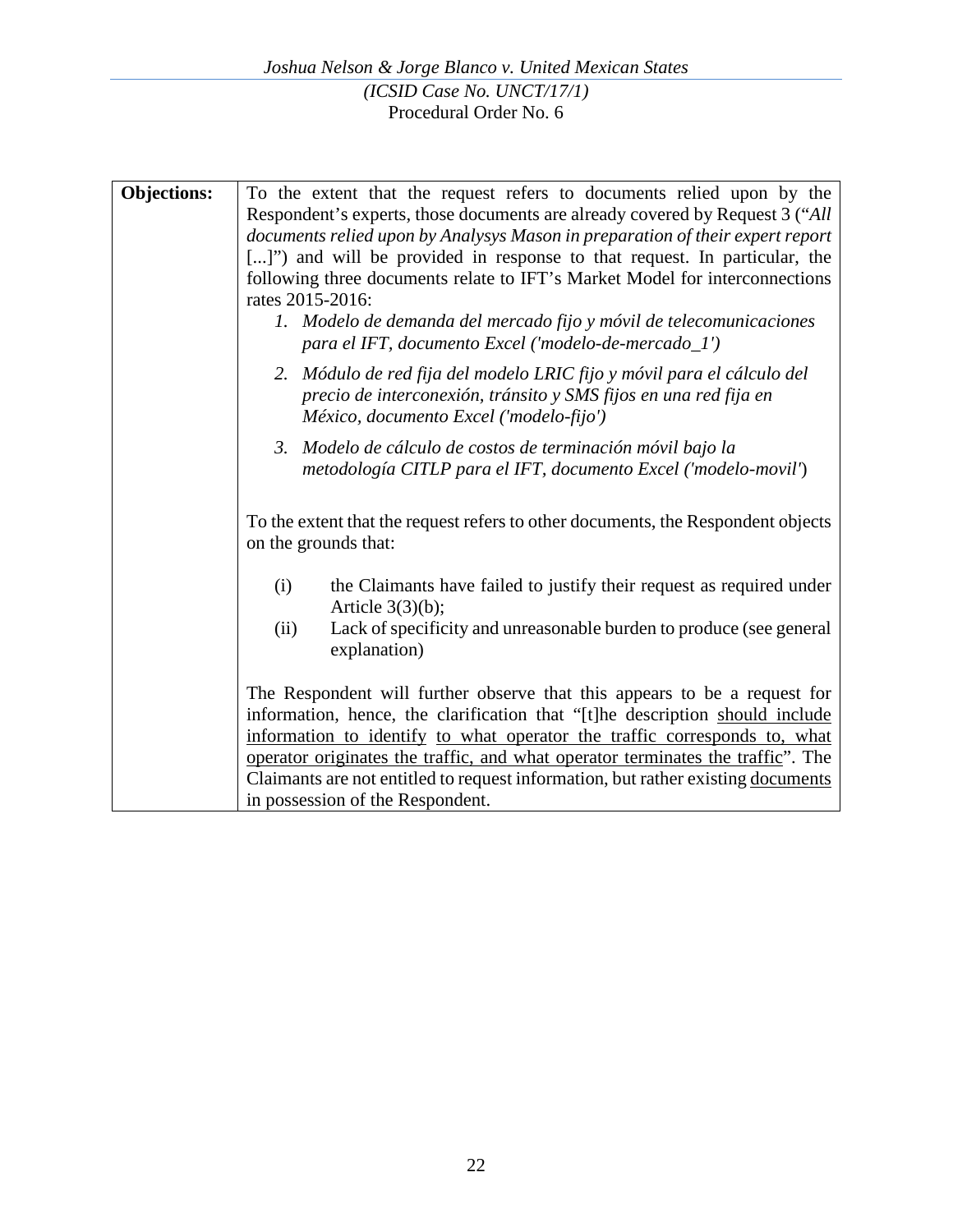| <b>Reply:</b> | Respondent wrongfully categorizes Claimants' request as a request for<br>information, instead of a request for documents. Claimant is clearly<br>requesting "Documents containing a description of the following variables<br>contained in the IFT's Market Model for interconnection rates 2015-2016"                                                                                                                                                                                                                                                                                                                                                                          |
|---------------|---------------------------------------------------------------------------------------------------------------------------------------------------------------------------------------------------------------------------------------------------------------------------------------------------------------------------------------------------------------------------------------------------------------------------------------------------------------------------------------------------------------------------------------------------------------------------------------------------------------------------------------------------------------------------------|
|               | Analysys Mason's report contains several assumptions deriving from its<br>interpretation of those variables by giving them definitions and/or values that<br>are not contained in the model. Specifically, Analysys Mason criticizes Dr.<br>Mariscal's report in $\P$ 100-103 by giving a different definition of the<br>abovementioned variables. However, Analysys Mason provides no support<br>for those allegations, and the models it relies on provide no distinct<br>interpretation.                                                                                                                                                                                     |
|               | Claimants' damages experts have indicated that the IFT cost models relied on<br>by Analysys Mason do not contain information that allows them to<br>understand the meaning of the referred variables in accordance to Analysys<br>Mason's interpretation. It is worth mentioning that Analysys Mason is the<br>consulting firm contracted by IFT in past years to develop the market studies<br>and costs models that IFT uses to determine regulated rates in case of<br>interconnection disagreements. Analysys Mason's report contains<br>interpretations of the mentioned variables with no documentary support, or at<br>least not publicly available documentary support. |
|               | Accordingly, Claimant is hereby requesting any document that would support<br>Analysys Mason's interpretation or definition of the variables. This<br>documentation is relevant for Claimants' experts to be able to reply to<br>Analysys Mason's criticism of their damages estimation. Unless Analysys<br>Mason discloses the non-public information relied on to interpret the above-<br>mentioned variables, it is not possible to respond to the criticisms contained<br>in their report.                                                                                                                                                                                  |
|               | Claimants maintain that its request is sufficiently specific and relevant, since<br>Respondent has conceded that Analysys Mason relied on that model for its<br>damages report, and should be able to produce documents that contain<br>descriptions to support the expert's assumptions.                                                                                                                                                                                                                                                                                                                                                                                       |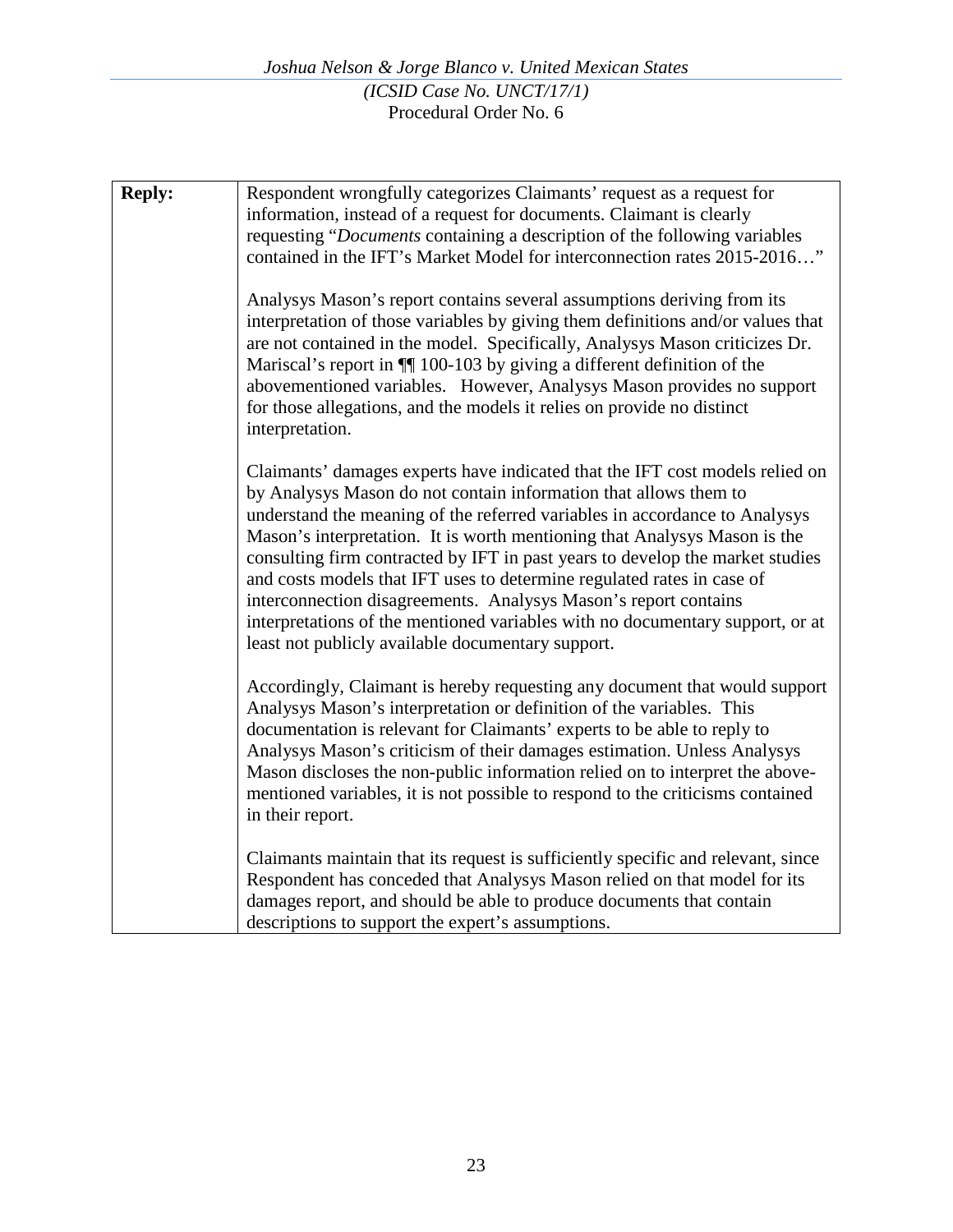| Tribunal's | <b>Granted</b> to the extent that the request refers to documents relied upon by the                                                                                                                                                                                                                                                                                                                                                                                     |
|------------|--------------------------------------------------------------------------------------------------------------------------------------------------------------------------------------------------------------------------------------------------------------------------------------------------------------------------------------------------------------------------------------------------------------------------------------------------------------------------|
| decision:  | Respondent's experts.                                                                                                                                                                                                                                                                                                                                                                                                                                                    |
|            | The Tribunal agrees with Respondent in that Claimants are only entitled to<br>request existing documents. Moreover, the Tribunal notes that Respondent has<br>already identified a number of responsive documents to this request. The<br>Tribunal requests Respondent to confirm that it has undertaken and will<br>undertake a good faith effort to search for all documents that are responsive to<br>this request and inform Claimants and the Tribunal accordingly. |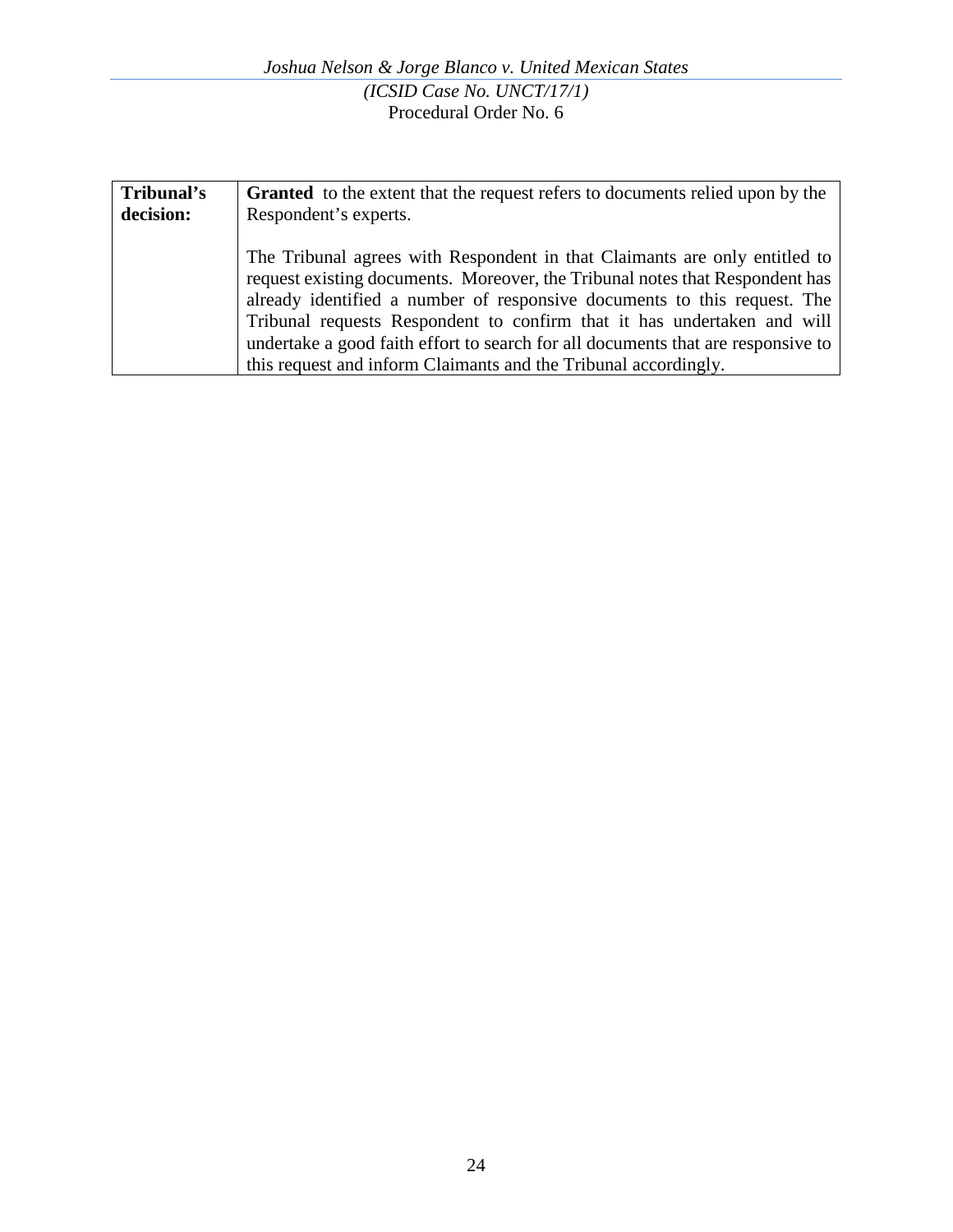| <b>Request No.</b>    | 7                                                                                                                                                                                                                                                                                                                                                                                                                                                                                                                                                                                                                                                                                                                                                                                                                                                                                                     |
|-----------------------|-------------------------------------------------------------------------------------------------------------------------------------------------------------------------------------------------------------------------------------------------------------------------------------------------------------------------------------------------------------------------------------------------------------------------------------------------------------------------------------------------------------------------------------------------------------------------------------------------------------------------------------------------------------------------------------------------------------------------------------------------------------------------------------------------------------------------------------------------------------------------------------------------------|
| Document /            | Regarding the IFT's Market Model for interconnection rates 2018 (                                                                                                                                                                                                                                                                                                                                                                                                                                                                                                                                                                                                                                                                                                                                                                                                                                     |
| <b>Category of</b>    | http://www.ift.org.mx/politica-regulatoria/modelos-de-costos-utilizados-en-                                                                                                                                                                                                                                                                                                                                                                                                                                                                                                                                                                                                                                                                                                                                                                                                                           |
| <b>Documents:</b>     | el-acuerdo-de-condiciones-tecnicas-minimas-2018):                                                                                                                                                                                                                                                                                                                                                                                                                                                                                                                                                                                                                                                                                                                                                                                                                                                     |
|                       | Analysys Mason in its expert report ¶ 100 references that Telmex's off-<br>net traffic represents 27% of the total traffic for 2018. Claimants request<br>documents containing information to support the conclusion that<br>Telmex's off-net traffic represents 27% of the total traffic for 2018.<br>Claimants request documents confirming whether the 2018 Market Model<br>$\bullet$<br>contains real data (updated and observed data in the market) for prior<br>years, or whether the data contained in this model are estimates or<br>projected information.                                                                                                                                                                                                                                                                                                                                   |
| <b>Justification:</b> | All documents relied on by the Respondent's experts are <i>ipso facto</i> relevant to<br>the case and material to its outcome. They are necessary to properly<br>understand, evaluate and corroborate assertions made in the expert report and<br>the expert's assessment of damages.<br>Moreover, pursuant to Article 5(2) of the IBA Rules (which apply in this case<br>as per section 20.3 of Procedural Order No. 1) the expert reports <i>shall</i> contain<br>inter alia: the "[d] ocuments on which the Party-Appointed Expert relies that<br>have not already been submitted shall be provided". This includes all the<br>documents listed in Exhibit 2 of Mr. Sostenes Diaz' witness statement.<br>The requested documents are not in the possession, custody or control of the<br>Claimants. The requested documents should be in the possession, custody and<br>control of the Respondent. |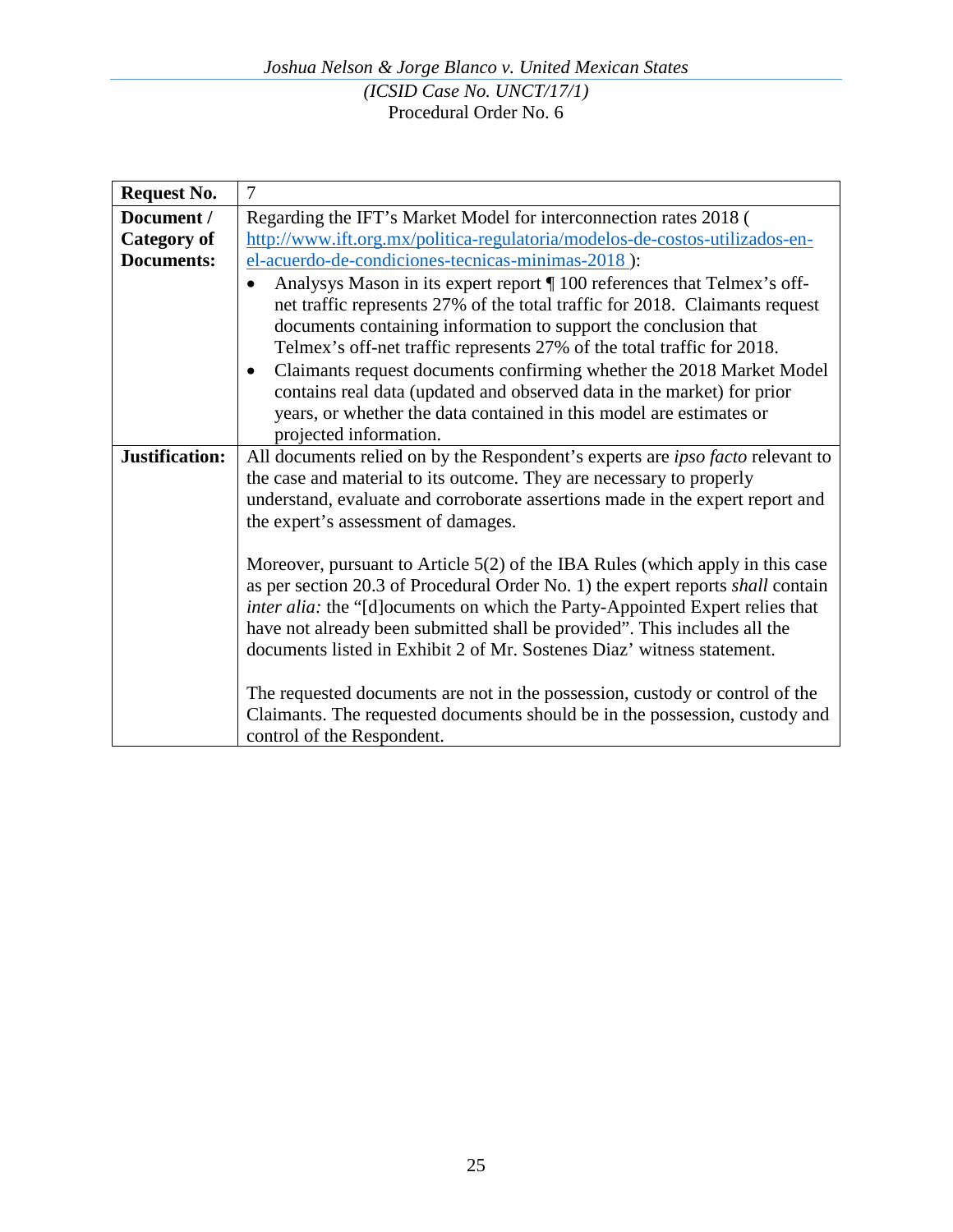| <b>Objections:</b> | To the extent that the request refers to documents relied upon by the<br>Respondent's experts, those documents are already covered by Request 3 ("All<br>documents relied upon by Analysys Mason in preparation of their expert report<br>[]") and will be provided in response to that request. In particular, the<br>Respondent identifies the following documents regarding the IFT's Market<br>Model for interconnection rates 2018<br>1. Modelo para determinar los precios orientados a costos para el |
|--------------------|--------------------------------------------------------------------------------------------------------------------------------------------------------------------------------------------------------------------------------------------------------------------------------------------------------------------------------------------------------------------------------------------------------------------------------------------------------------------------------------------------------------|
|                    | servicio de coubicación fija en la infraestructura pasiva fija del AEP<br>2018, documento Excel ('modelocoubicacion2018_1')<br>2. Modelo de demanda del mercado fijo y móvil de telecomunicaciones<br>para el IFT 2018, documento Excel ('modelodemercado2018-cs (1)')                                                                                                                                                                                                                                       |
|                    | 3. Módulo de red fija del modelo CTILP fijo y móvil para el cálculo del<br>precio de interconexión y tránsito en una red fija en México 2018,<br>documento Excel ('modelofijo2018-cs (3)')                                                                                                                                                                                                                                                                                                                   |
|                    | 4. Modelo para el cálculo del costo de enlaces activos y pasivos de<br>interconexión cruzada 2018, documento Excel<br>('modelointerconexioncruzada2018')                                                                                                                                                                                                                                                                                                                                                     |
|                    | 5. Módulo de red móvil del modelo CTILP fijo y móvil para el cálculo del<br>costo de terminación móvil 2018, documento Excel ('modelomovil2018-<br>cs'                                                                                                                                                                                                                                                                                                                                                       |
|                    | To the extent that the request refers to other documents, the Respondent objects<br>on the grounds that:<br>the Claimants have failed to justify their request as required by<br>(i)<br>Article $3(3)(b)$ of the IBA Rules; and<br>lack of specificity and unreasonable burden to produce (see general<br>(ii)<br>objection).                                                                                                                                                                                |
|                    | The Respondent has no further documents falling within this request.                                                                                                                                                                                                                                                                                                                                                                                                                                         |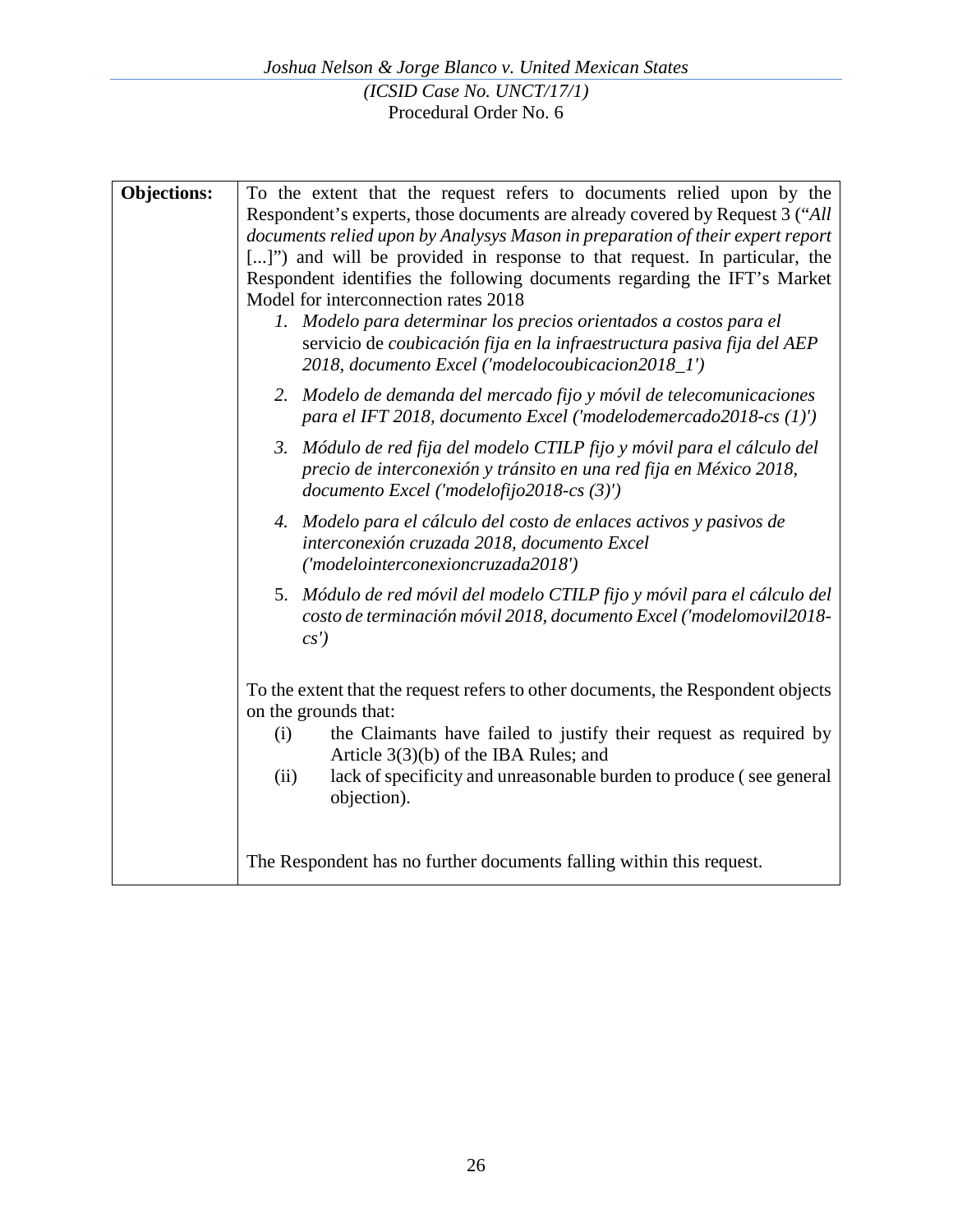| <b>Reply:</b> | Respondent wrongfully categorizes Claimants' request as a request for<br>information instead of a request for documents. Claimant is requesting<br>"documents containing information to support the conclusion that Telmex's<br>off-net traffic represents 27% of the total traffic for 2018"; and "documents"<br>confirming whether the 2018 Market Model contains real data (updated and<br>observed data in the market) for prior years, or whether the data contained in<br>this model are estimates or projected information."                                                                                                                                                                                                                                                                                                         |
|---------------|---------------------------------------------------------------------------------------------------------------------------------------------------------------------------------------------------------------------------------------------------------------------------------------------------------------------------------------------------------------------------------------------------------------------------------------------------------------------------------------------------------------------------------------------------------------------------------------------------------------------------------------------------------------------------------------------------------------------------------------------------------------------------------------------------------------------------------------------|
|               | Analysys Mason's report contains several assumptions deriving from the<br>IFT's Market Model for interconnection rates 2018. Specifically, Analysys<br>Mason criticizes Dr. Mariscal's report in $\P$ 100-103 due to a different<br>interpretation of the variables and data contained in the model. However,<br>Analysys Mason provides no support for those allegations, and the models it<br>relies on provide no distinct interpretation. As already mentioned, Analysys<br>Mason is the consulting firm contracted by IFT in past years to develop the<br>market studies and costs models that IFT uses to determine regulated rates in<br>case of interconnection disagreements. Analysys Mason's report contains the<br>referred assumptions with no documentary support, or at least not publicly<br>available documentary support. |
|               | Claimants' damages experts have indicated that the IFT cost models relied on<br>by Analysys Mason do not contain information that allows them to conclude<br>that "Telmex's off-net traffic represents 27% of the total traffic for 2018" nor<br>clarification if the information contained in the 2018 Market Model uses real<br>data or projected information.                                                                                                                                                                                                                                                                                                                                                                                                                                                                            |
|               | Accordingly, Claimants hereby request any document that would support<br>Analysys Mason's interpretation or definition of these issues. This<br>documentation is relevant for Claimants' experts to be able to reply to<br>Analysys Mason's criticism of their damages estimation. Unless Analysys<br>Mason discloses the non-public information relied on to interpret the above-<br>mentioned variables, it is not possible to respond to the criticisms contained<br>in their report.                                                                                                                                                                                                                                                                                                                                                    |
|               | Claimants maintain that its request is sufficiently specific and relevant, since<br>Respondent has conceded that Analysys Mason relied on that model for its<br>damages report, and should be able to produce documents that contain<br>descriptions to support the expert's assumptions                                                                                                                                                                                                                                                                                                                                                                                                                                                                                                                                                    |